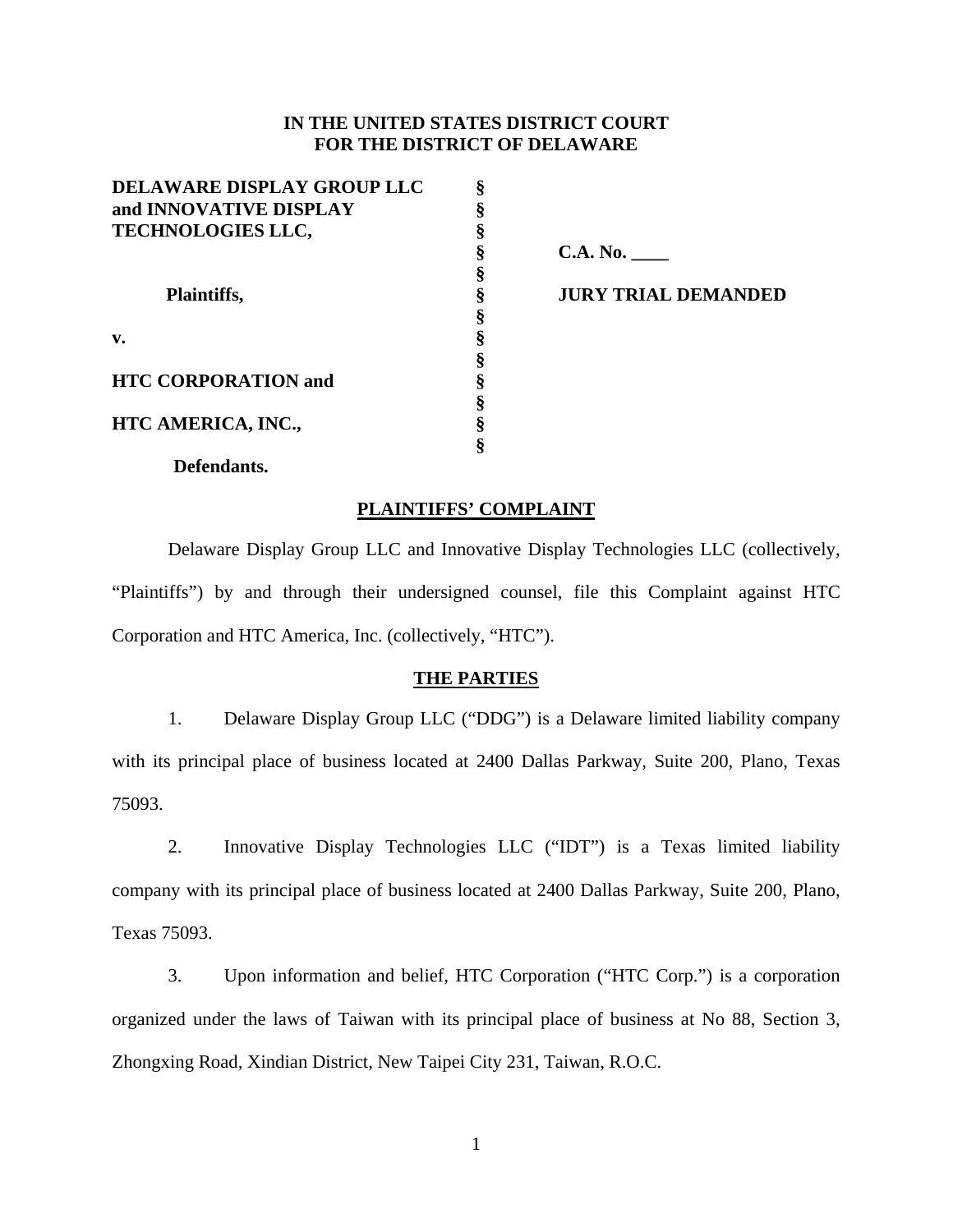4. Upon information and belief, HTC America, Inc. ("HTC America") is a Washington corporation with offices at 13920 S.E. Eastgate Way, Suite 200, Bellevue, Washington 98005. Upon information and belief, HTC America may be served with process by serving its registered agent, National Registered Agents Inc., 505 Union Ave. SE, Suite 120, Olympia, Washington 98501. Upon information and belief, HTC America is a wholly-owned subsidiary of HTC Corp.

5. Upon information and belief, HTC has conducted and regularly conducts business within this District, has purposefully availed itself of the privileges of conducting business in this District, and has sought protection and benefit from the laws of the State of Delaware.

# **JURISDICTION AND VENUE**

6. This action arises under the Patent Laws of the United States, 35 U.S.C. § 1, *et seq.*, including 35 U.S.C. §§ 271, 281, 283, 284, and 285. This Court has subject matter jurisdiction over this case for patent infringement under 28 U.S.C. §§ 1331 and 1338(a).

7. As further detailed herein, this Court has personal jurisdiction over HTC. HTC is amenable to service of summons for this action. Furthermore, personal jurisdiction over HTC in this action comports with due process. HTC has conducted and regularly conducts business within the United States and this District. HTC has purposefully availed itself of the privileges of conducting business in the United States and, more specifically, in this District. HTC has sought protection and benefit from the laws of the State of Delaware by placing infringing products into the stream of commerce through an established distribution channel with the expectation and/or knowledge that they will be purchased by consumers in this District. Plaintiffs' causes of action arise directly from HTC's business contacts and other activities in this District.

8. HTC – directly or through intermediaries (including distributors, retailers, and others), subsidiaries, alter egos, and/or agents – ships, distributes, offers for sale, and/or sells its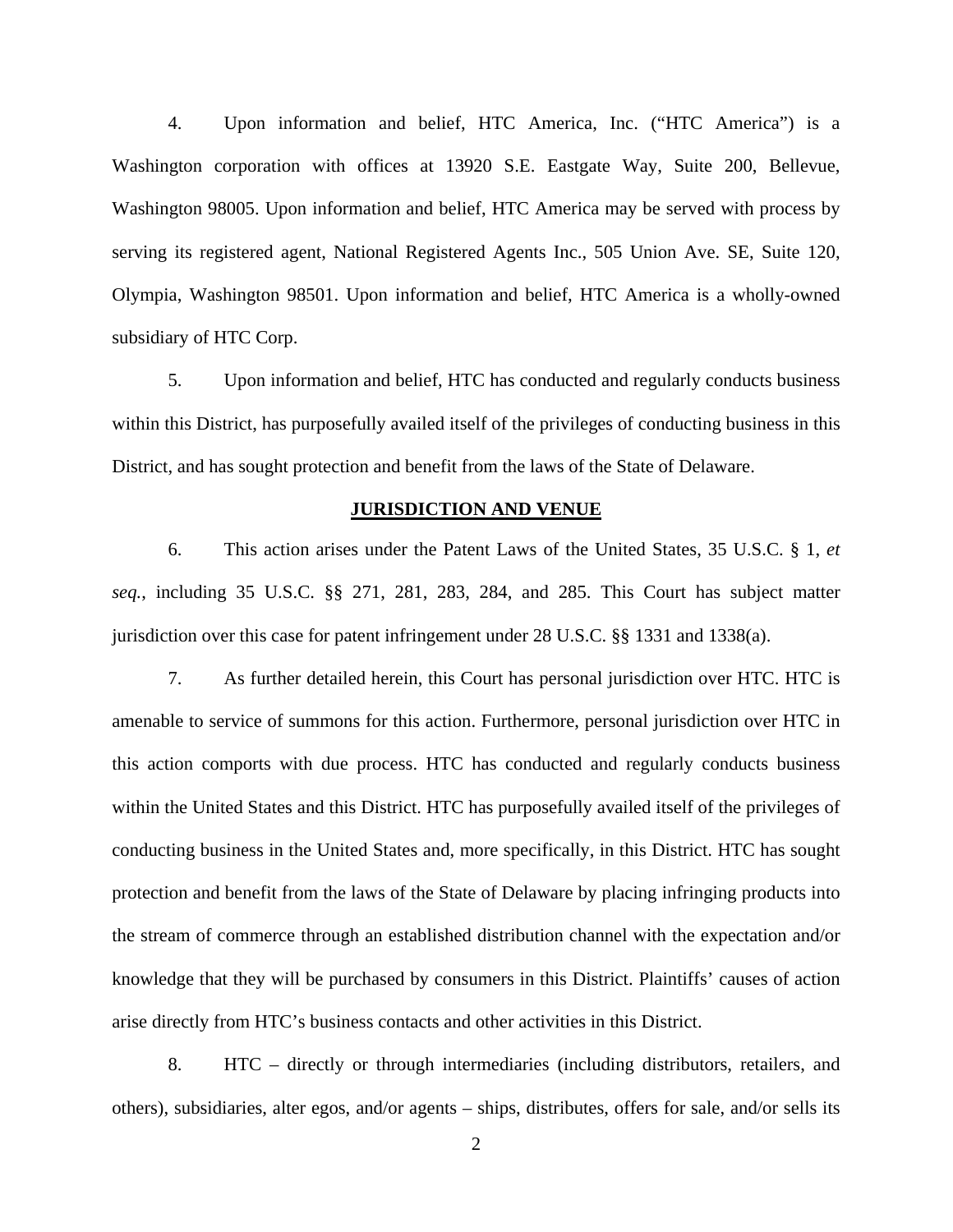products in the United States and this District. HTC has purposefully and voluntarily placed one or more of its infringing products, as described below, into the stream of commerce with the expectation and/or knowledge that they will be purchased by consumers in this District. HTC knowingly and purposefully ships infringing products into and within this District through an established distribution channel. These infringing products have been and continue to be purchased by consumers in this District. Upon information and belief, HTC has committed the tort of patent infringement in this District and/or has induced others to commit patent infringement in this District.

9. Venue is proper in this Court under 28 U.S.C. §§ 1391(b), (c), and (d), as well as 28 U.S.C. § 1400(b), in that HTC is subject to personal jurisdiction in this District, and therefore is deemed to reside in this District for purposes of venue, and, upon information and belief, HTC has committed acts within this judicial District giving rise to this action and does business in this District, including but not limited to making sales in this District, providing service and support to their respective customers in this District, and/or operating an interactive website that is available to persons in this District, which website advertises, markets, and/or offers for sale infringing products.

#### **BACKGROUND**

## **A. The Patents-In-Suit.**

10. U.S. Patent No. 6,755,547 titled "Light Emitting Panel Assemblies" ("the '547 patent") was duly and legally issued by the U.S. Patent and Trademark Office on June 29, 2004, after full and fair examination. Jeffery R. Parker is the sole inventor listed on the '547 patent. A true and correct copy of the '547 patent is attached as **Exhibit A** and made a part hereof.

11. U.S. Patent No. 7,300,194 titled "Light Emitting Panel Assemblies" ("the '194 patent") was duly and legally issued by the U.S. Patent and Trademark Office on November 27,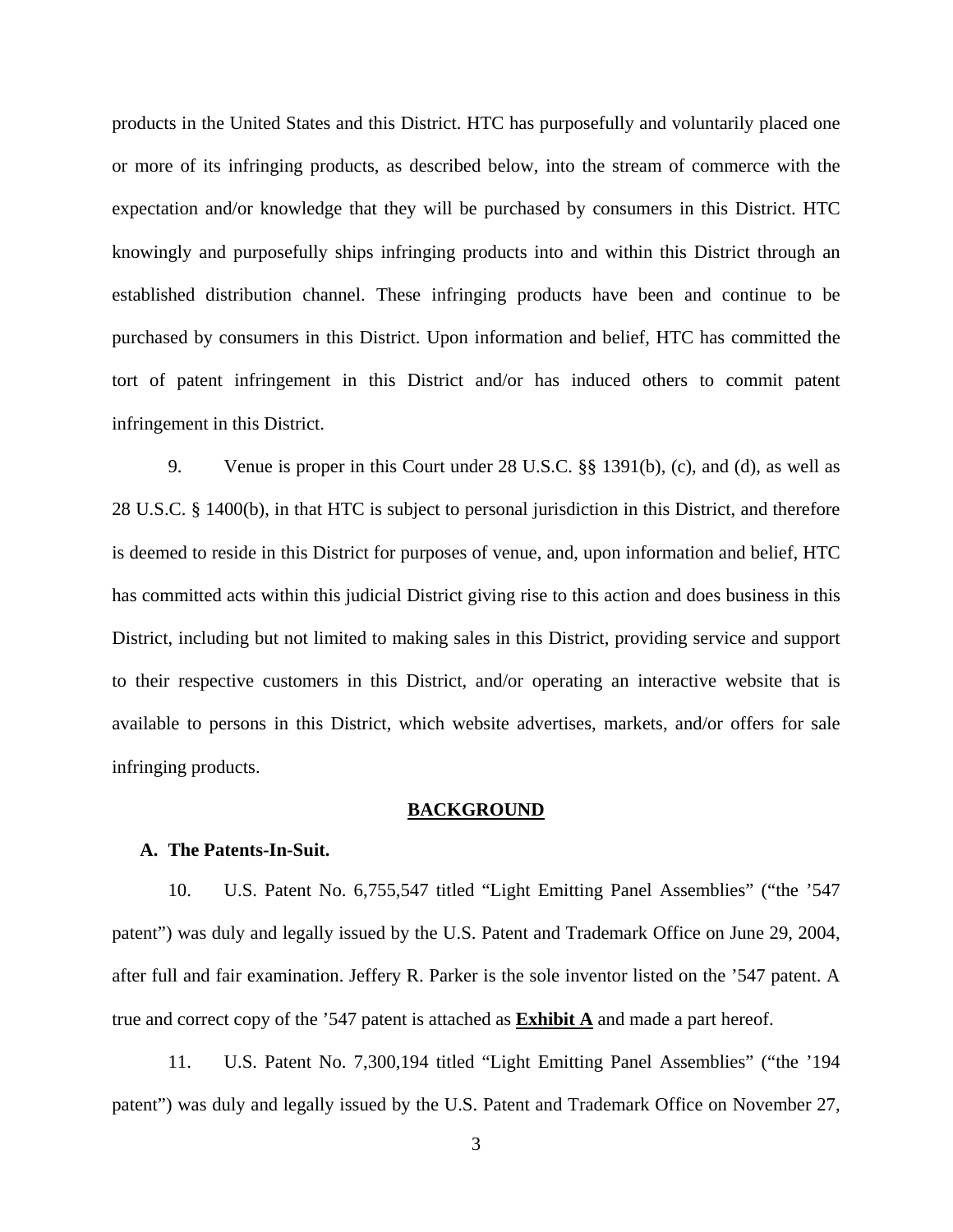2007, after full and fair examination. Jeffery R. Parker is the sole inventor listed on the '194 patent. A true and correct copy of the '194 patent is attached as **Exhibit B** and made a part hereof.

12. U.S. Patent No. 7,384,177 titled "Light Emitting Panel Assemblies" ("the '177 patent") was duly and legally issued by the U.S. Patent and Trademark Office on June 10, 2008, after full and fair examination. Jeffery R. Parker is the sole inventor listed on the '177 patent. A true and correct copy of the '177 patent is attached as **Exhibit C** and made a part hereof.

13. U.S. Patent No. 7,404,660 titled "Light Emitting Panel Assemblies" ("the '660 patent") was duly and legally issued by the U.S. Patent and Trademark Office on July 29, 2008, after full and fair examination. Jeffery R. Parker is the sole inventor listed on the '660 patent. A true and correct copy of the '660 patent is attached as **Exhibit D** and made a part hereof.

14. U.S. Patent No. 7,434,974 titled "Light Emitting Panel Assemblies" ("the '974 patent") was duly and legally issued by the U.S. Patent and Trademark Office on October 14, 2008, after full and fair examination. Jeffery R. Parker is the sole inventor listed on the '974 patent. A true and correct copy of the '974 patent is attached as **Exhibit E** and made a part hereof.

15. U.S. Patent No. 7,537,370 titled "Light Emitting Panel Assemblies" ("the '370 patent") was duly and legally issued by the U.S. Patent and Trademark Office on May 26, 2009, after full and fair examination. Jeffery R. Parker is the sole inventor listed on the '370 patent. A true and correct copy of the '370 patent is attached as **Exhibit F** and made a part hereof.

16. U.S. Patent No. 7,914,196 titled "Light Redirecting Film Systems Having Pattern of Variable Optical Elements" ("the '196 patent") was duly and legally issued by the U.S. Patent and Trademark Office on March 29, 2011, after full and fair examination. Jeffery R. Parker,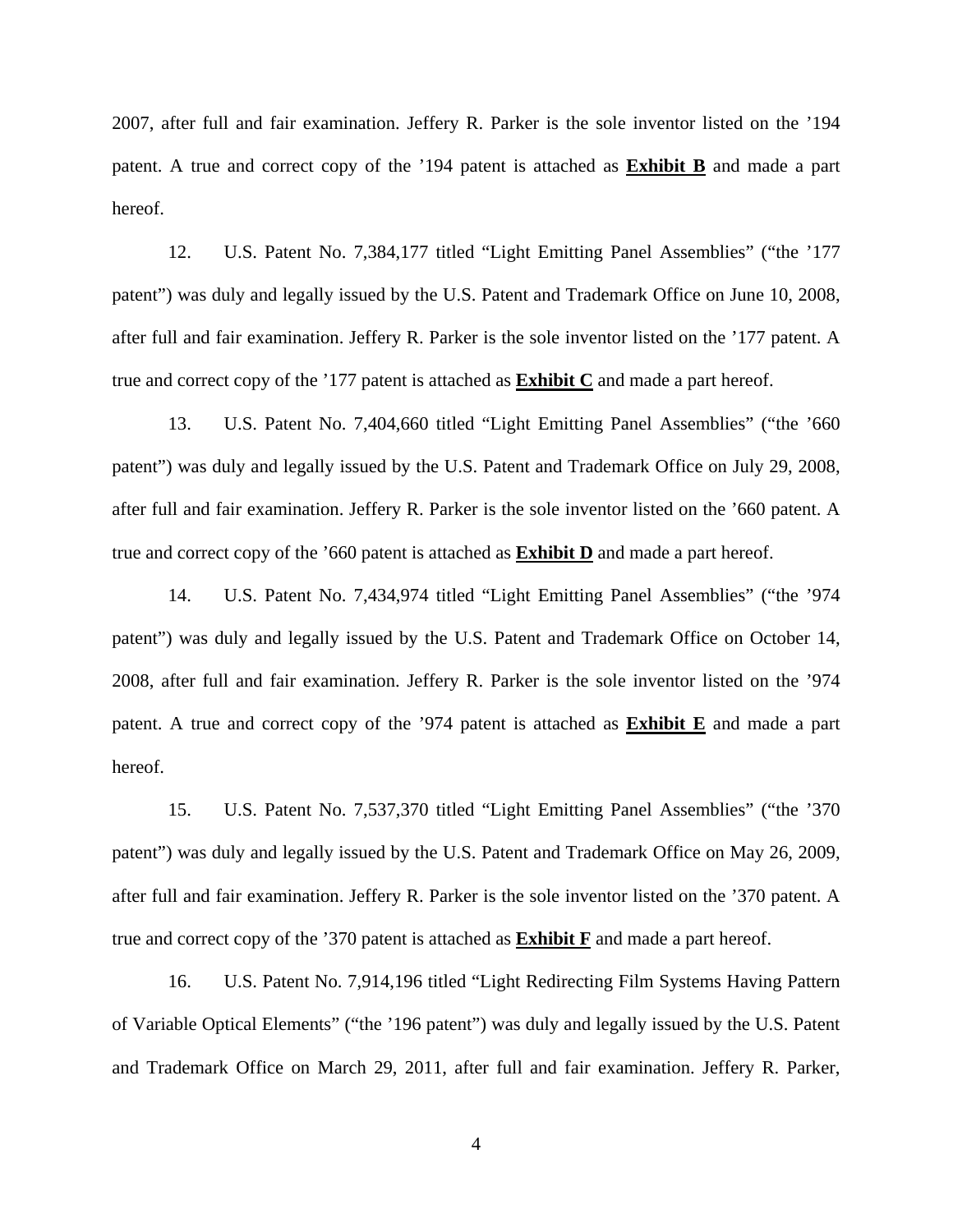Timothy A. McCollum, and Robert M. Ezell are the inventors listed on the '196 patent. A true and correct copy of the '196 patent is attached as **Exhibit G** and made a part hereof.

17. U.S. Patent No. 8,215,816 titled "Light Emitting Panel Assemblies" ("the '816 patent") was duly and legally issued by the U.S. Patent and Trademark Office on July 10, 2012, after full and fair examination. Jeffery R. Parker is the sole inventor listed on the '816 patent. A true and correct copy of the '816 patent is attached as **Exhibit H** and made a part hereof.

18. The '196 patent is referred to as the "DDG patent."

19. The '547 patent, the '194 patent, the '177 patent, the '660 patent, the '974 patent, the '370 patent, and the '816 patent are collectively referred to as the "IDT patents." Together, the "DDG patent" and the "IDT patents" are the "patents-in-suit."

20. On July 26, 2013, IDT was assigned all of the right, title, and interest in the IDT patents, including the exclusive right to sue and collect for its own use and benefit all claims for damages by reason of past infringement or use of the IDT patents.

21. On December 20, 2013, DDG was assigned all of the right, title, and interest in the DDG patent, including the exclusive right to sue and collect for its own use and benefit all claims for damages by reason of past infringement or use of the DDG patent.

22. The patents-in-suit all share the same ultimate parent patent, U.S. Patent No. 5,613,751. The patents-in-suit share inventors, subject matter, and claim terms. The accused products infringe the patents-in-suit based on the use of the same technology, *e.g.*, backlights for LCDs. And IDT and DDG share a common corporate parent.

## **B. HTC's Infringing Conduct**

23. Upon information and belief, HTC makes, uses, offers to sell, and/or sells within, and/or imports into the United States display products that use the fundamental technologies covered by the patents-in-suit. Upon information and belief, the infringing display products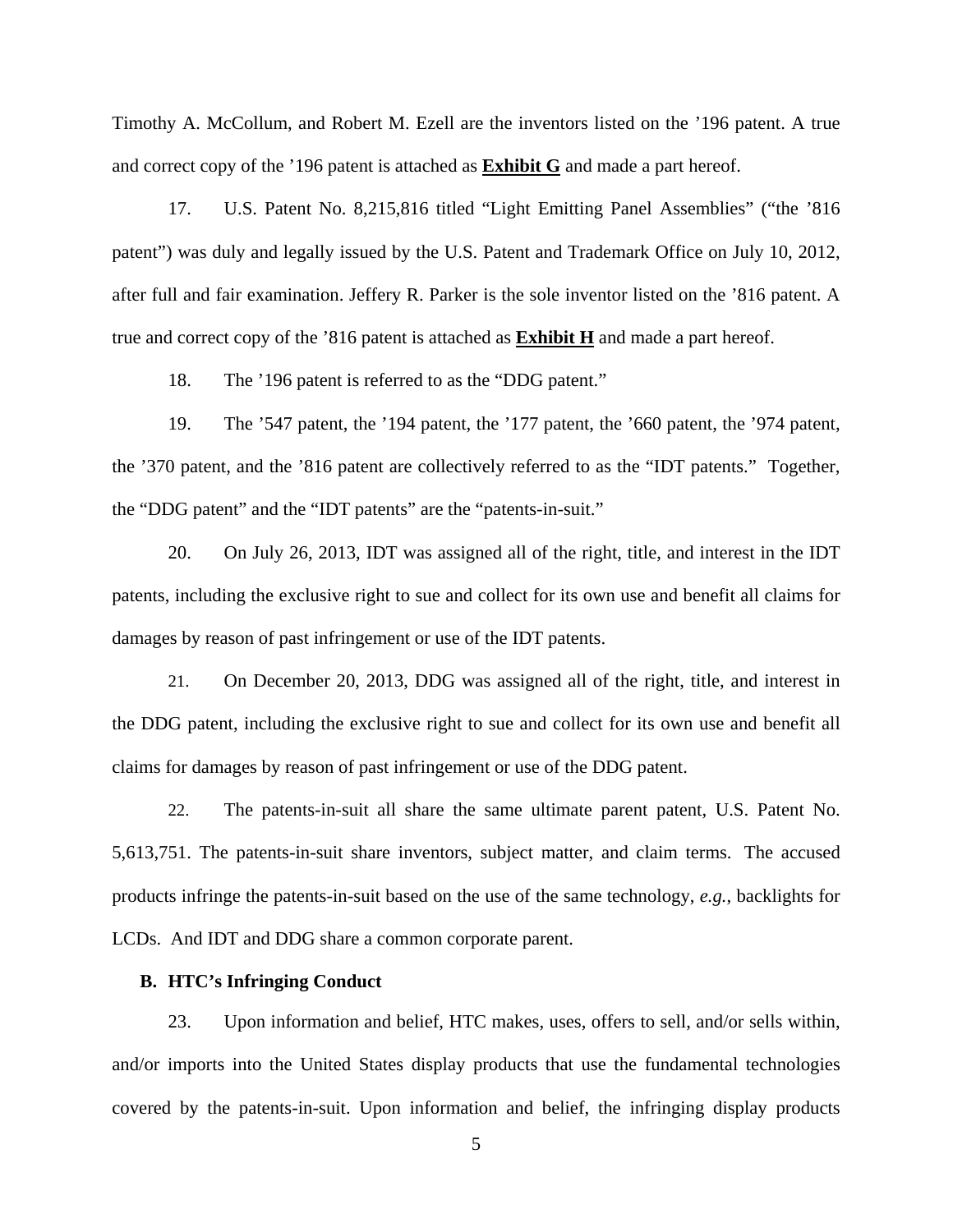include, but are not limited to, mobile phones with an LCD. By way of example only, Plaintiffs identify the PJ83100 mobile phone as an infringing product of the patents-in-suit.

24. By incorporating the fundamental inventions covered by the patents-in-suit, HTC can make improved products, including but not limited to, products with longer displays, thinner displays, and/or displays with a higher light output, a more uniform light output, a lower power requirement, and/or a longer battery life.

25. Upon information and belief, third-party distributors purchase and have purchased HTC's infringing display products for sale or importation into the United States, including in this District. Upon information and belief, third-party consumers use and have used HTC's infringing display products in the United States, including in this District.

26. Upon information and belief, HTC has purchased infringing display products that are made, used, offered for sale, sold within, and/or imported into the United States, including in this District by third party manufacturers, distributors, and/or importers.

#### **COUNT I**

# **Patent Infringement of U.S. Patent No. 6,755,547**

27. Plaintiffs repeat and re-allege each and every allegation of paragraphs 1-26 as though fully set forth herein.

28. The '547 patent is valid and enforceable.

29. HTC has never been licensed, either expressly or impliedly, under the '547 patent.

30. Upon information and belief, to the extent any marking or notice was required by 35 U.S.C. § 287, IDT has complied with the requirements of that statute by providing actual or constructive notice to HTC of its alleged infringement. Upon information and belief, IDT surmises that any express licensees of the '547 patent have complied with the marking requirements of 35 U.S.C. § 287 by placing a notice of the '547 patent on all goods made,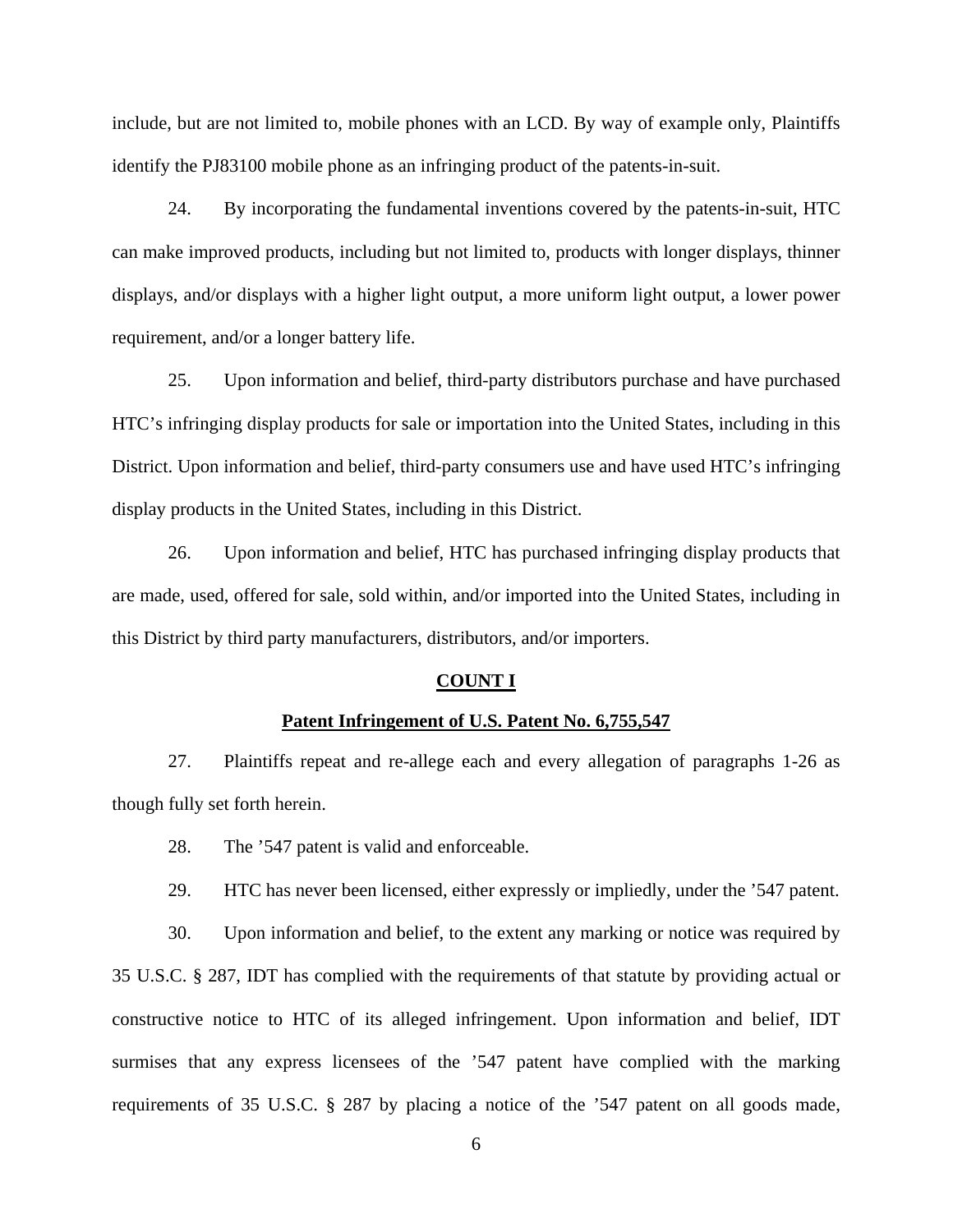offered for sale, sold within, and/or imported into the United States that embody one or more claims of that patent.

31. Upon information and belief, HTC has been and is directly infringing under 35 U.S.C. § 271(a), either literally or under the doctrine of equivalents, and/or indirectly infringing, by way of inducement with specific intent under 35 U.S.C. § 271(b), the '547 patent by making, using, offering to sell, and/or selling to third-party distributors, and/or consumers (directly or through intermediaries and/or subsidiaries) in this District and elsewhere within the United States and/or importing into the United States, without authority, display products that include all of the limitations of one or more claims of the '547 patent, including but not limited to mobile phones with an LCD, their display components, and/or other products made, used, sold, offered for sale, or imported by HTC that include all of the limitations of one or more claims of the '547 patent.

32. Upon information and belief, distributors and consumers that purchase HTC's display products that include all of the limitations of one or more claims of the '547 patent, including but not limited to mobile phones with an LCD, also directly infringe, either literally or under the doctrine of equivalents, under 35 U.S.C. § 271(a), the '547 patent by using, offering to sell, and/or selling to third-party distributors or consumers (directly or through intermediaries and/or subsidiaries) in this District and elsewhere within the United States and/or importing into the United States, those infringing display products.

33. Upon information and belief, the third-party manufacturers, distributors, and importers that sell display products to HTC that include all of the limitations of one or more claims of the '547 patent, also directly infringe, either literally or under the doctrine of equivalents, under 35 U.S.C. § 271(a), the '547 patent by making, offering to sell, and/or selling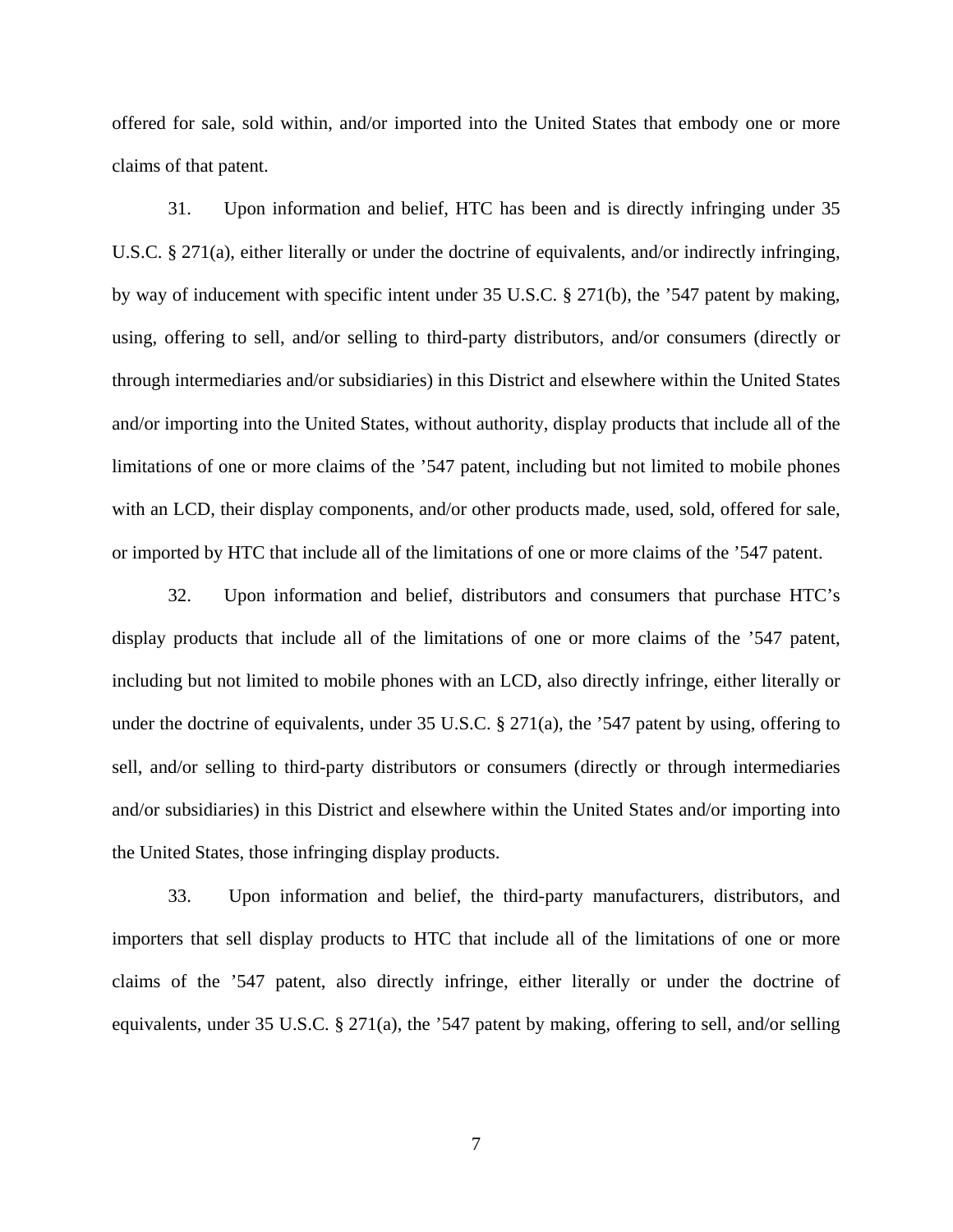(directly or through intermediaries and/or subsidiaries) infringing products in this District and elsewhere within the United States and/or importing infringing products into the United States.

34. Upon information and belief, HTC had knowledge of the '547 patent and its infringing conduct at least since the filing of this lawsuit, when HTC was formally placed on notice of its infringement.

35. Upon information and belief, since at least the above-mentioned date when IDT formally placed HTC on notice of its infringement, HTC has actively induced, under U.S.C. § 271(b), third-party manufacturers, distributors, importers and/or consumers that purchase or sell display products that include all of the limitations of one or more claims of the '547 patent, including but not limited to mobile phones with an LCD, to directly infringe one or more claims of the '547 patent. Since at least the notice provided on the above-mentioned date, HTC does so with knowledge, or with willful blindness of the fact, that the induced acts constitute infringement of the '547 patent. Upon information and belief, HTC intends to cause, and has taken affirmative steps to induce, infringement by these third-party manufacturers, distributors, importers, and/or consumers by, *inter alia*, creating advertisements that promote the infringing use of display products, creating established distribution channels for these products into and within the United States, purchasing these products, manufacturing these products in conformity with U.S. laws and regulations, distributing or making available instructions or manuals for these products to purchasers and prospective buyers, and/or providing technical support, replacement parts, or services for these products to these purchasers in the United States.

36. As a direct and proximate result of these acts of patent infringement, HTC has encroached on the exclusive rights of IDT and its licensees to practice the '547 patent, for which IDT is entitled to at least a reasonable royalty.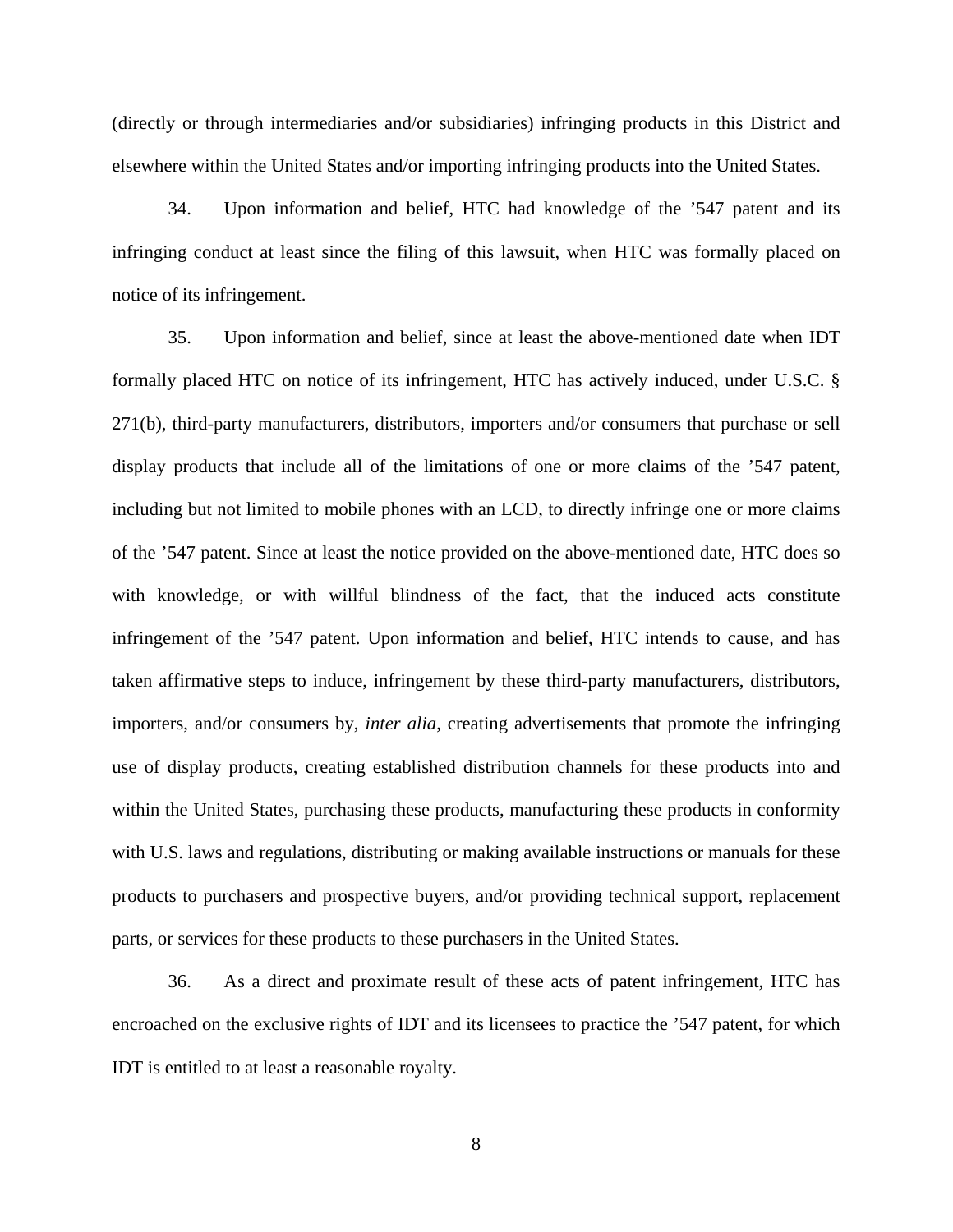#### **COUNT II**

## **Patent Infringement of U.S. Patent No. 7,300,194**

37. Plaintiffs repeat and re-allege each and every allegation of paragraphs 1-36 as though fully set forth herein

38. The '194 patent is valid and enforceable.

39. HTC has never been licensed, either expressly or impliedly, under the '194 patent.

40. Upon information and belief, to the extent any marking or notice was required by 35 U.S.C. § 287, IDT has complied with the requirements of that statute by providing actual or constructive notice to HTC of its alleged infringement. Upon information and belief, IDT surmises that any express licensees of the '194 patent have complied with the marking requirements of 35 U.S.C. § 287 by placing a notice of the '194 patent on all goods made, offered for sale, sold within, and/or imported into the United States that embody one or more claims of that patent.

41. Upon information and belief, HTC has been and is directly infringing under 35 U.S.C. § 271(a), either literally or under the doctrine of equivalents, and/or indirectly infringing, by way of inducement with specific intent under 35 U.S.C. § 271(b), the '194 patent by making, using, offering to sell, and/or selling to third-party distributors, and/or consumers (directly or through intermediaries and/or subsidiaries) in this District and elsewhere within the United States and/or importing into the United States, without authority, display products that include all of the limitations of one or more claims of the '194 patent, including but not limited to mobile phones with an LCD, their display components, and/or other products made, used, sold, offered for sale, or imported by HTC that include all of the limitations of one or more claims of the '194 patent.

42. Upon information and belief, distributors and consumers that purchase HTC's display products that include all of the limitations of one or more claims of the '194 patent,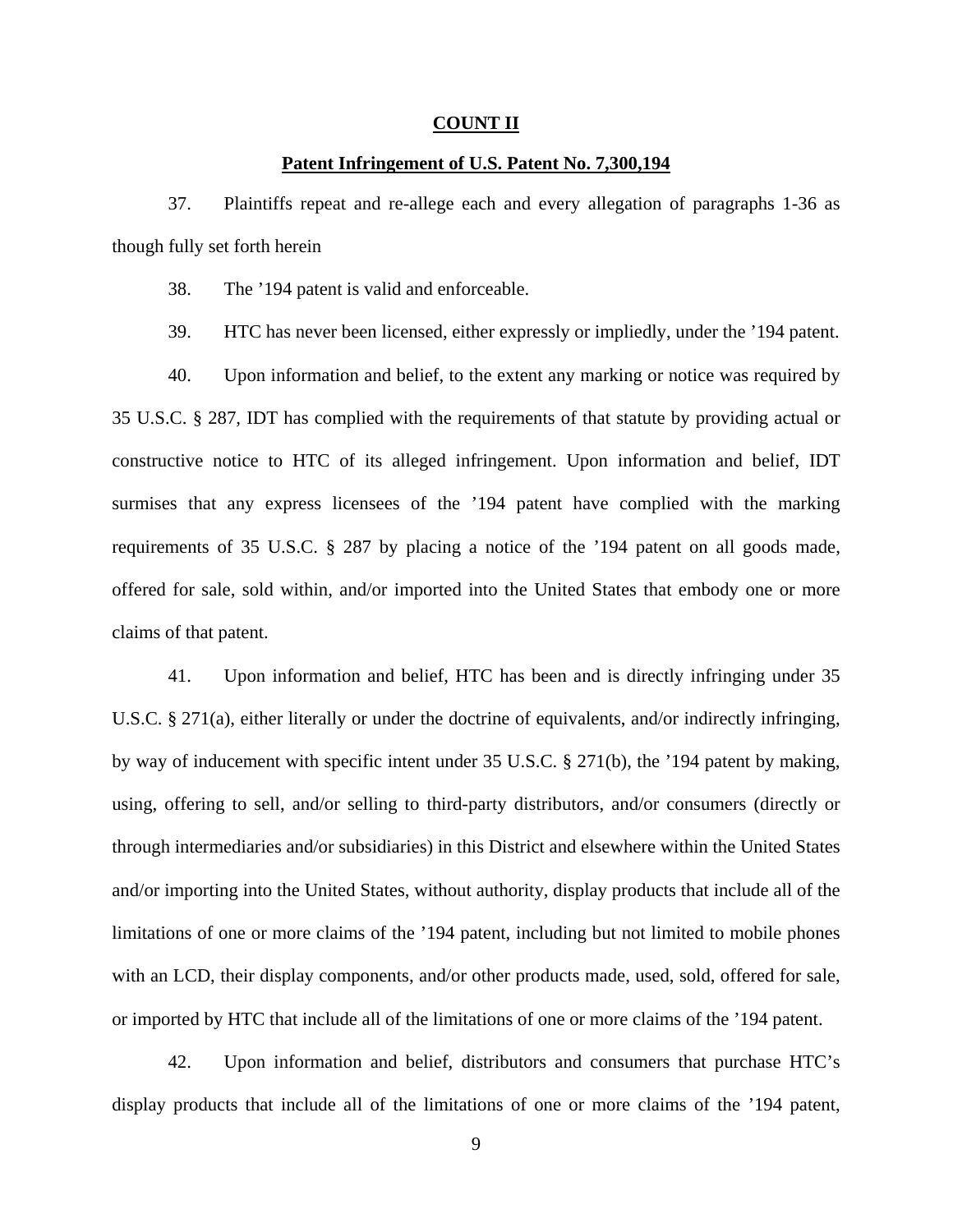including but not limited to mobile phones with an LCD, also directly infringe, either literally or under the doctrine of equivalents, under 35 U.S.C. § 271(a), the '194 patent by using, offering to sell, and/or selling to third-party distributors or consumers (directly or through intermediaries and/or subsidiaries) in this District and elsewhere within the United States and/or importing into the United States, those infringing display products.

43. Upon information and belief, the third-party manufacturers, distributors, and importers that sell display products to HTC that include all of the limitations of one or more claims of the '194 patent, also directly infringe, either literally or under the doctrine of equivalents, under 35 U.S.C. § 271(a), the '194 patent by making, offering to sell, and/or selling (directly or through intermediaries and/or subsidiaries) infringing products in this District and elsewhere within the United States and/or importing infringing products into the United States.

44. Upon information and belief, HTC had knowledge of the '194 patent and its infringing conduct at least since the filing of this lawsuit, when HTC was formally placed on notice of its infringement.

45. Upon information and belief, since at least the above-mentioned date when IDT formally placed HTC on notice of its infringement, HTC has actively induced, under U.S.C. § 271(b), third-party manufacturers, distributors, importers and/or consumers that purchase or sell display products that include all of the limitations of one or more claims of the '194 patent, including but not limited to mobile phones with an LCD, to directly infringe one or more claims of the '194 patent. Since at least the notice provided on the above-mentioned date, HTC does so with knowledge, or with willful blindness of the fact, that the induced acts constitute infringement of the '194 patent. Upon information and belief, HTC intends to cause, and has taken affirmative steps to induce, infringement by these third-party manufacturers, distributors,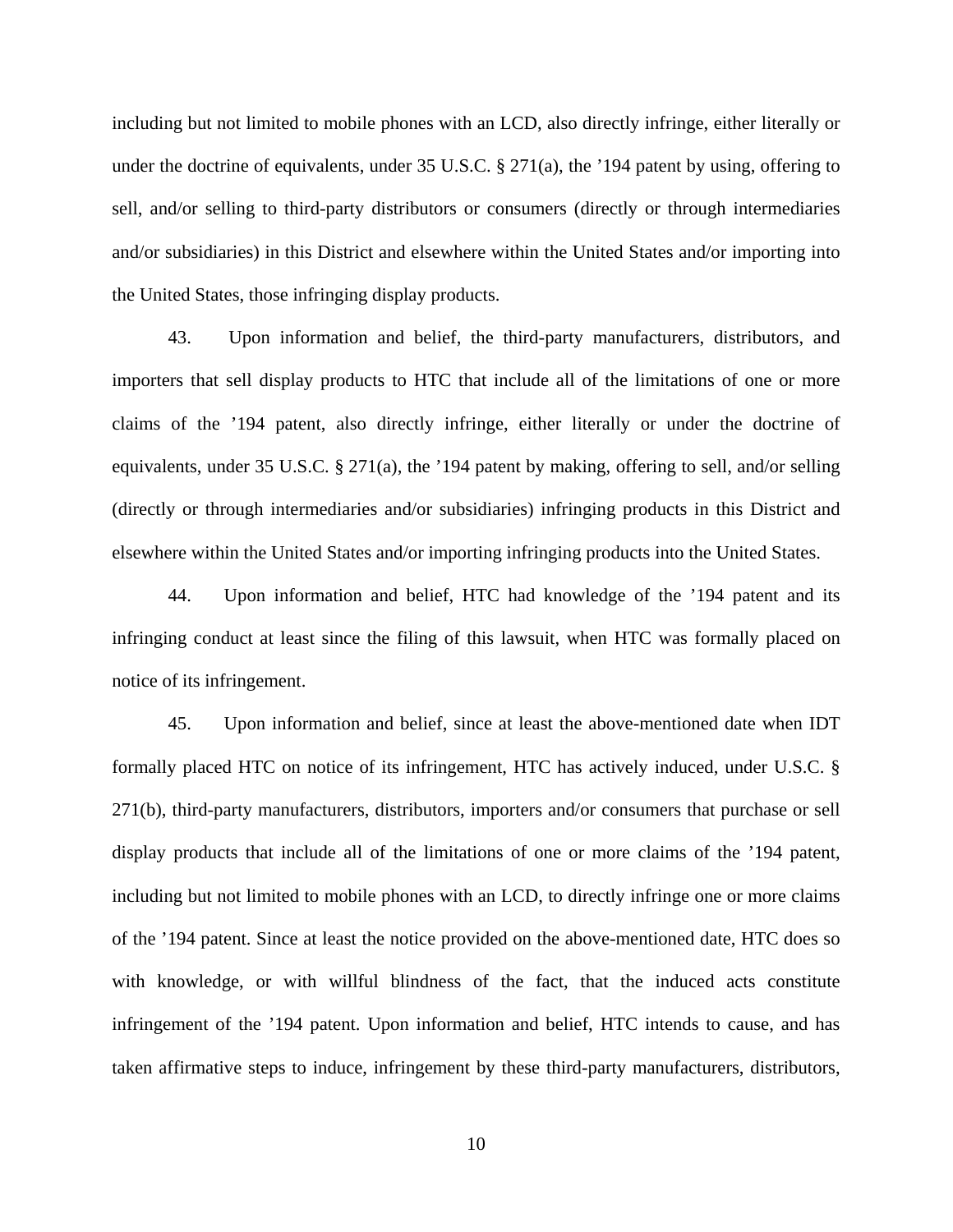importers, and/or consumers by, *inter alia*, creating advertisements that promote the infringing use of display products, creating established distribution channels for these products into and within the United States, purchasing these products, manufacturing these products in conformity with U.S. laws and regulations, distributing or making available instructions or manuals for these products to purchasers and prospective buyers, and/or providing technical support, replacement parts, or services for these products to these purchasers in the United States.

46. As a direct and proximate result of these acts of patent infringement, HTC has encroached on the exclusive rights of IDT and its licensees to practice the '194 patent, for which IDT is entitled to at least a reasonable royalty.

## **COUNT III**

# **Patent Infringement of U.S. Patent No. 7,384,177**

47. Plaintiffs repeat and re-allege each and every allegation of paragraphs 1-46 as though fully set forth herein.

48. The '177 patent is valid and enforceable.

49. HTC has never been licensed, either expressly or impliedly, under the '177 patent.

50. Upon information and belief, to the extent any marking or notice was required by 35 U.S.C. § 287, IDT has complied with the requirements of that statute by providing actual or constructive notice to HTC of its alleged infringement. Upon information and belief, IDT surmises that any express licensees of the '177 patent have complied with the marking requirements of 35 U.S.C. § 287 by placing a notice of the '177 patent on all goods made, offered for sale, sold within, and/or imported into the United States that embody one or more claims of that patent.

51. Upon information and belief, HTC has been and is directly infringing under 35 U.S.C. § 271(a), either literally or under the doctrine of equivalents, and/or indirectly infringing,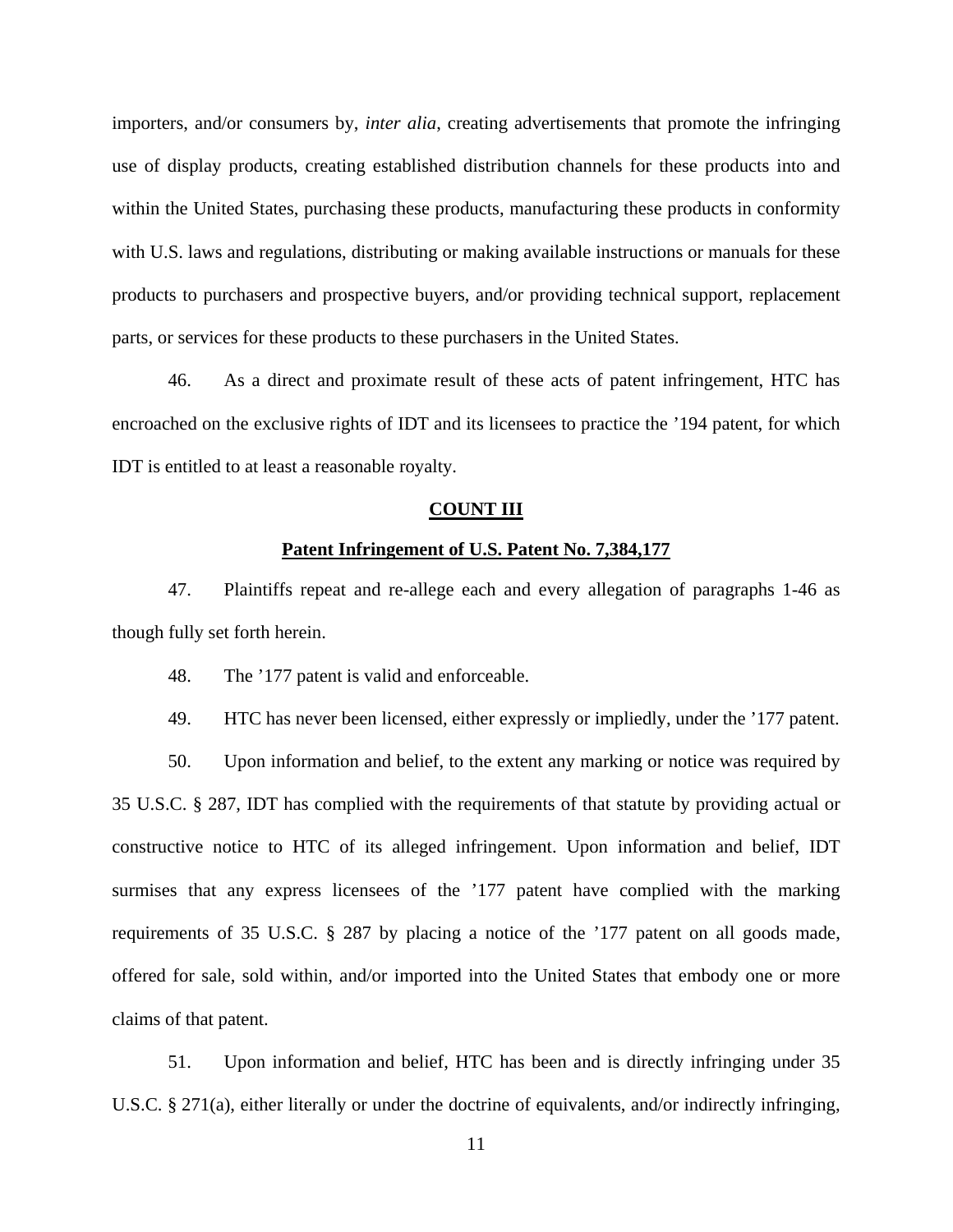by way of inducement with specific intent under 35 U.S.C. § 271(b), the '177 patent by making, using, offering to sell, and/or selling to third-party distributors, and/or consumers (directly or through intermediaries and/or subsidiaries) in this District and elsewhere within the United States and/or importing into the United States, without authority, display products that include all of the limitations of one or more claims of the '177 patent, including but not limited to mobile phones with an LCD, their display components, and/or other products made, used, sold, offered for sale, or imported by HTC that include all of the limitations of one or more claims of the '177 patent.

52. Upon information and belief, distributors and consumers that purchase HTC's display products that include all of the limitations of one or more claims of the '177 patent, including but not limited to mobile phones with an LCD, also directly infringe, either literally or under the doctrine of equivalents, under 35 U.S.C. § 271(a), the '177 patent by using, offering to sell, and/or selling to third-party distributors or consumers (directly or through intermediaries and/or subsidiaries) in this District and elsewhere within the United States and/or importing into the United States, those infringing display products.

53. Upon information and belief, the third-party manufacturers, distributors, and importers that sell display products to HTC that include all of the limitations of one or more claims of the '177 patent, also directly infringe, either literally or under the doctrine of equivalents, under 35 U.S.C. § 271(a), the '177 patent by making, offering to sell, and/or selling (directly or through intermediaries and/or subsidiaries) infringing products in this District and elsewhere within the United States and/or importing infringing products into the United States.

54. Upon information and belief, HTC had knowledge of the '177 patent and its infringing conduct at least since the filing of this lawsuit, when HTC was formally placed on notice of its infringement.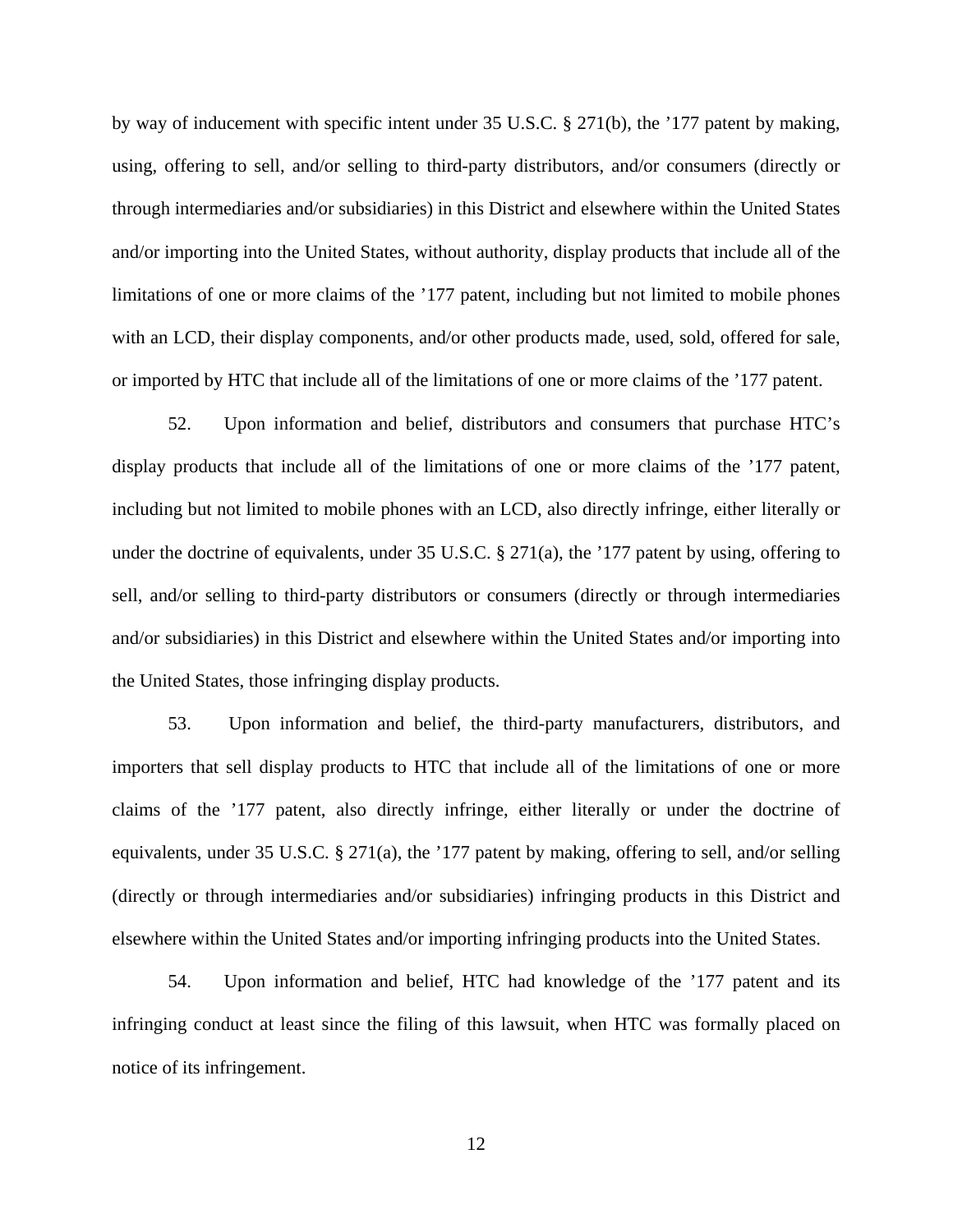55. Upon information and belief, since at least the above-mentioned date when IDT formally placed HTC on notice of its infringement, HTC has actively induced, under U.S.C. § 271(b), third-party manufacturers, distributors, importers and/or consumers that purchase or sell display products that include all of the limitations of one or more claims of the '177 patent, including but not limited to mobile phones with an LCD, to directly infringe one or more claims of the '177 patent. Since at least the notice provided on the above-mentioned date, HTC does so with knowledge, or with willful blindness of the fact, that the induced acts constitute infringement of the '177 patent. Upon information and belief, HTC intends to cause, and has taken affirmative steps to induce, infringement by these third-party manufacturers, distributors, importers, and/or consumers by, *inter alia*, creating advertisements that promote the infringing use of display products, creating established distribution channels for these products into and within the United States, purchasing these products, manufacturing these products in conformity with U.S. laws and regulations, distributing or making available instructions or manuals for these products to purchasers and prospective buyers, and/or providing technical support, replacement parts, or services for these products to these purchasers in the United States.

56. As a direct and proximate result of these acts of patent infringement, HTC has encroached on the exclusive rights of IDT and its licensees to practice the '177 patent, for which IDT is entitled to at least a reasonable royalty.

#### **COUNT IV**

## **Patent Infringement of U.S. Patent No. 7,404,660**

57. Plaintiffs repeat and re-allege each and every allegation of paragraphs 1-56 as though fully set forth herein.

- 58. The '660 patent is valid and enforceable.
- 59. HTC has never been licensed, either expressly or impliedly, under the '660 patent.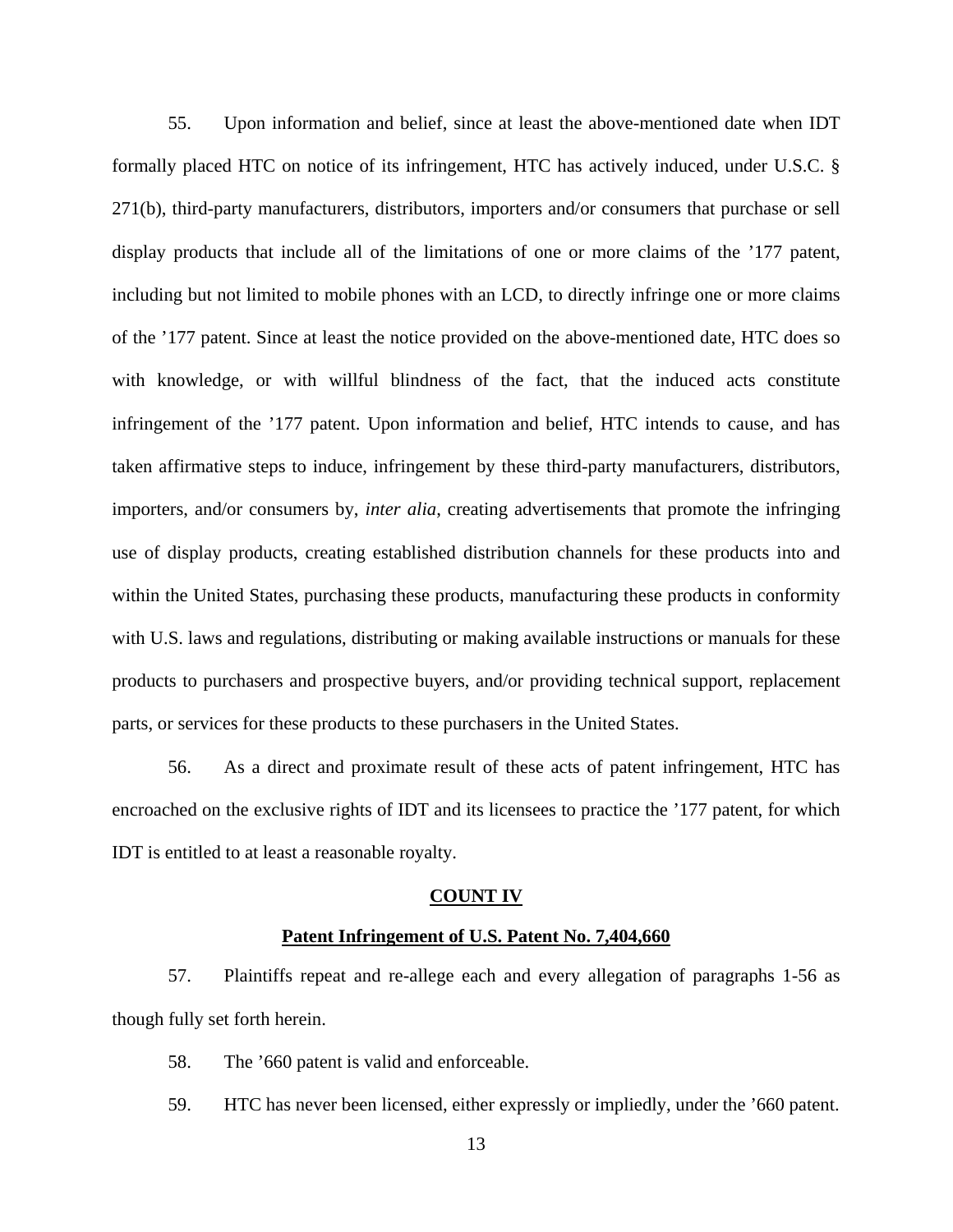60. Upon information and belief, to the extent any marking or notice was required by 35 U.S.C. § 287, IDT has complied with the requirements of that statute by providing actual or constructive notice to HTC of its alleged infringement. Upon information and belief, IDT surmises that any express licensees of the '660 patent have complied with the marking requirements of 35 U.S.C. § 287 by placing a notice of the '660 patent on all goods made, offered for sale, sold within, and/or imported into the United States that embody one or more claims of that patent.

61. Upon information and belief, HTC has been and is directly infringing under 35 U.S.C. § 271(a), either literally or under the doctrine of equivalents, and/or indirectly infringing, by way of inducement with specific intent under 35 U.S.C. § 271(b), the '660 patent by making, using, offering to sell, and/or selling to third-party distributors, and/or consumers (directly or through intermediaries and/or subsidiaries) in this District and elsewhere within the United States and/or importing into the United States, without authority, display products that include all of the limitations of one or more claims of the '660 patent, including but not limited to mobile phones with an LCD, their display components, and/or other products made, used, sold, offered for sale, or imported by HTC that include all of the limitations of one or more claims of the '660 patent.

62. Upon information and belief, distributors and consumers that purchase HTC's display products that include all of the limitations of one or more claims of the '660 patent, including but not limited to mobile phones with an LCD, also directly infringe, either literally or under the doctrine of equivalents, under 35 U.S.C. § 271(a), the '660 patent by using, offering to sell, and/or selling to third-party distributors or consumers (directly or through intermediaries and/or subsidiaries) in this District and elsewhere within the United States and/or importing into the United States, those infringing display products.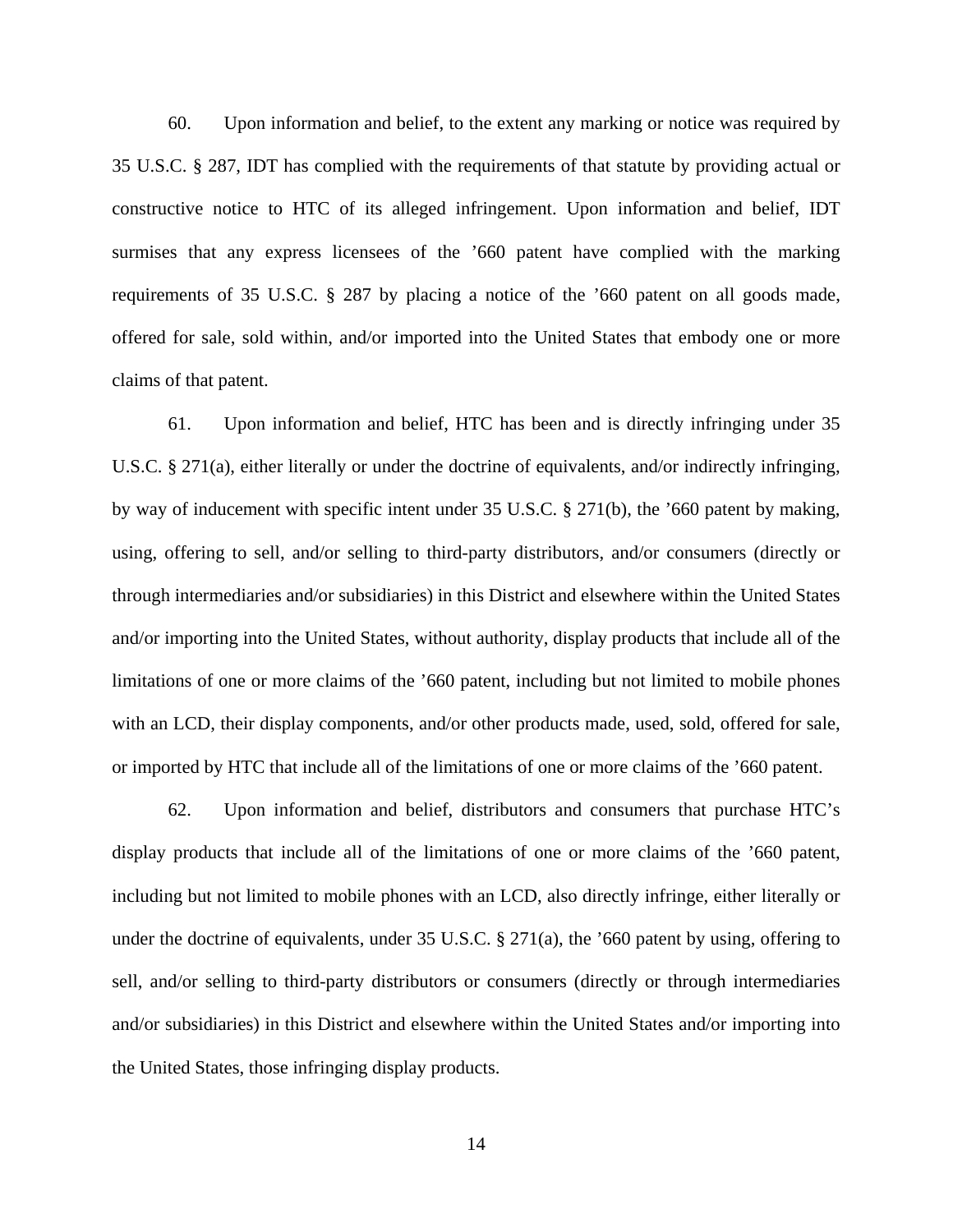63. Upon information and belief, the third-party manufacturers, distributors, and importers that sell display products to HTC that include all of the limitations of one or more claims of the '660 patent, also directly infringe, either literally or under the doctrine of equivalents, under 35 U.S.C. § 271(a), the '660 patent by making, offering to sell, and/or selling (directly or through intermediaries and/or subsidiaries) infringing products in this District and elsewhere within the United States and/or importing infringing products into the United States.

64. Upon information and belief, HTC had knowledge of the '660 patent and its infringing conduct at least since the filing of this lawsuit, when HTC was formally placed on notice of its infringement.

65. Upon information and belief, since at least the above-mentioned date when IDT formally placed HTC on notice of its infringement, HTC has actively induced, under U.S.C. § 271(b), third-party manufacturers, distributors, importers and/or consumers that purchase or sell display products that include all of the limitations of one or more claims of the '660 patent, including but not limited to mobile phones with an LCD, to directly infringe one or more claims of the '660 patent. Since at least the notice provided on the above-mentioned date, HTC does so with knowledge, or with willful blindness of the fact, that the induced acts constitute infringement of the '660 patent. Upon information and belief, HTC intends to cause, and has taken affirmative steps to induce, infringement by these third-party manufacturers, distributors, importers, and/or consumers by, *inter alia*, creating advertisements that promote the infringing use of display products, creating established distribution channels for these products into and within the United States, purchasing these products, manufacturing these products in conformity with U.S. laws and regulations, distributing or making available instructions or manuals for these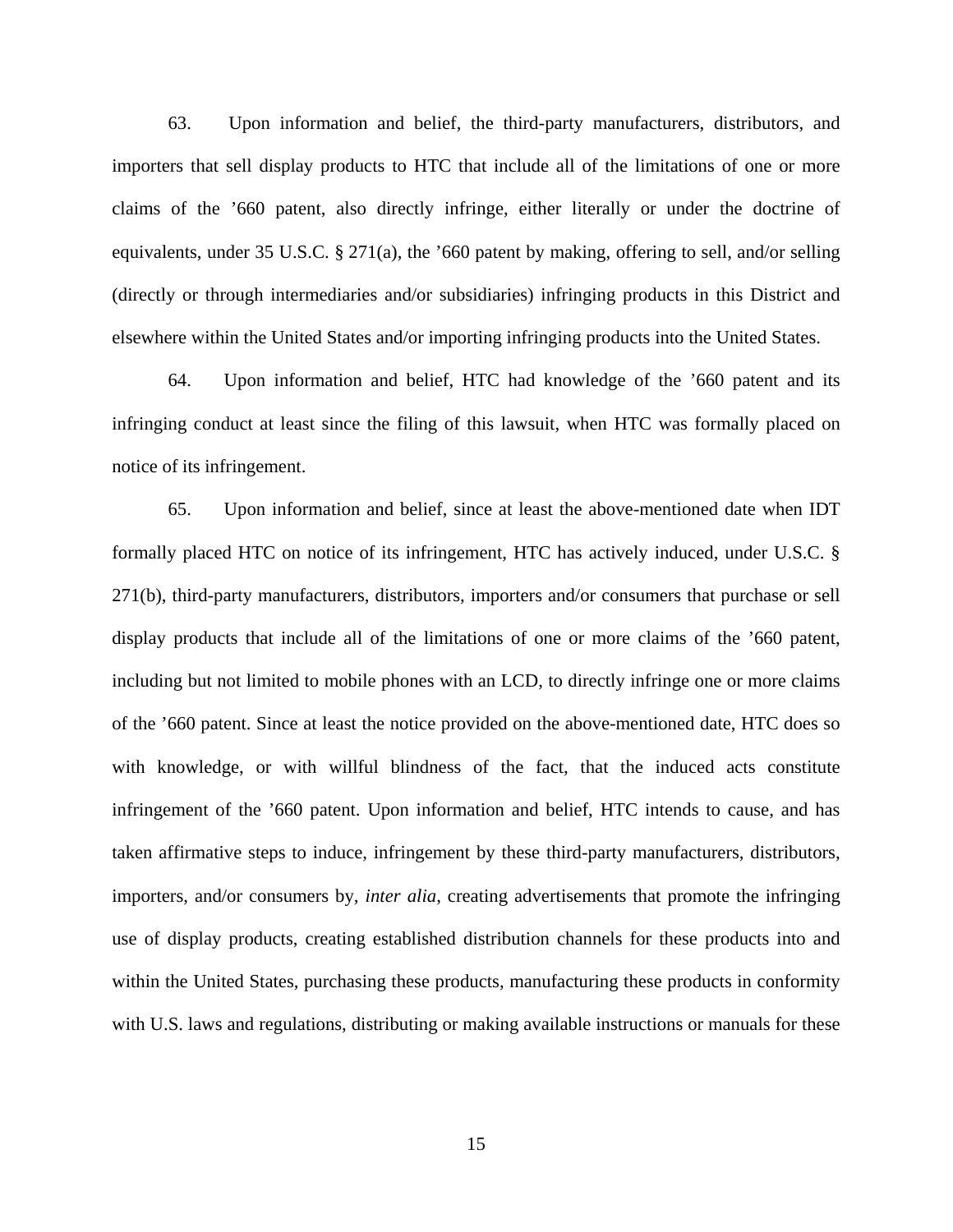products to purchasers and prospective buyers, and/or providing technical support, replacement parts, or services for these products to these purchasers in the United States.

66. As a direct and proximate result of these acts of patent infringement, HTC has encroached on the exclusive rights of IDT and its licensees to practice the '660 patent, for which IDT is entitled to at least a reasonable royalty.

#### **COUNT V**

## **Patent Infringement of U.S. Patent No. 7,434,974**

67. Plaintiffs repeat and re-allege each and every allegation of paragraphs 1-66 as though fully set forth herein.

68. The '974 patent is valid and enforceable.

69. HTC has never been licensed, either expressly or impliedly, under the '974 patent.

70. Upon information and belief, to the extent any marking or notice was required by 35 U.S.C. § 287, IDT has complied with the requirements of that statute by providing actual or constructive notice to HTC of its alleged infringement. Upon information and belief, IDT surmises that any express licensees of the '974 patent have complied with the marking requirements of 35 U.S.C. § 287 by placing a notice of the '974 patent on all goods made, offered for sale, sold within, and/or imported into the United States that embody one or more claims of that patent.

71. Upon information and belief, HTC has been and is directly infringing under 35 U.S.C. § 271(a), either literally or under the doctrine of equivalents, and/or indirectly infringing, by way of inducement with specific intent under 35 U.S.C. § 271(b), the '974 patent by making, using, offering to sell, and/or selling to third-party distributors, and/or consumers (directly or through intermediaries and/or subsidiaries) in this District and elsewhere within the United States and/or importing into the United States, without authority, display products that include all of the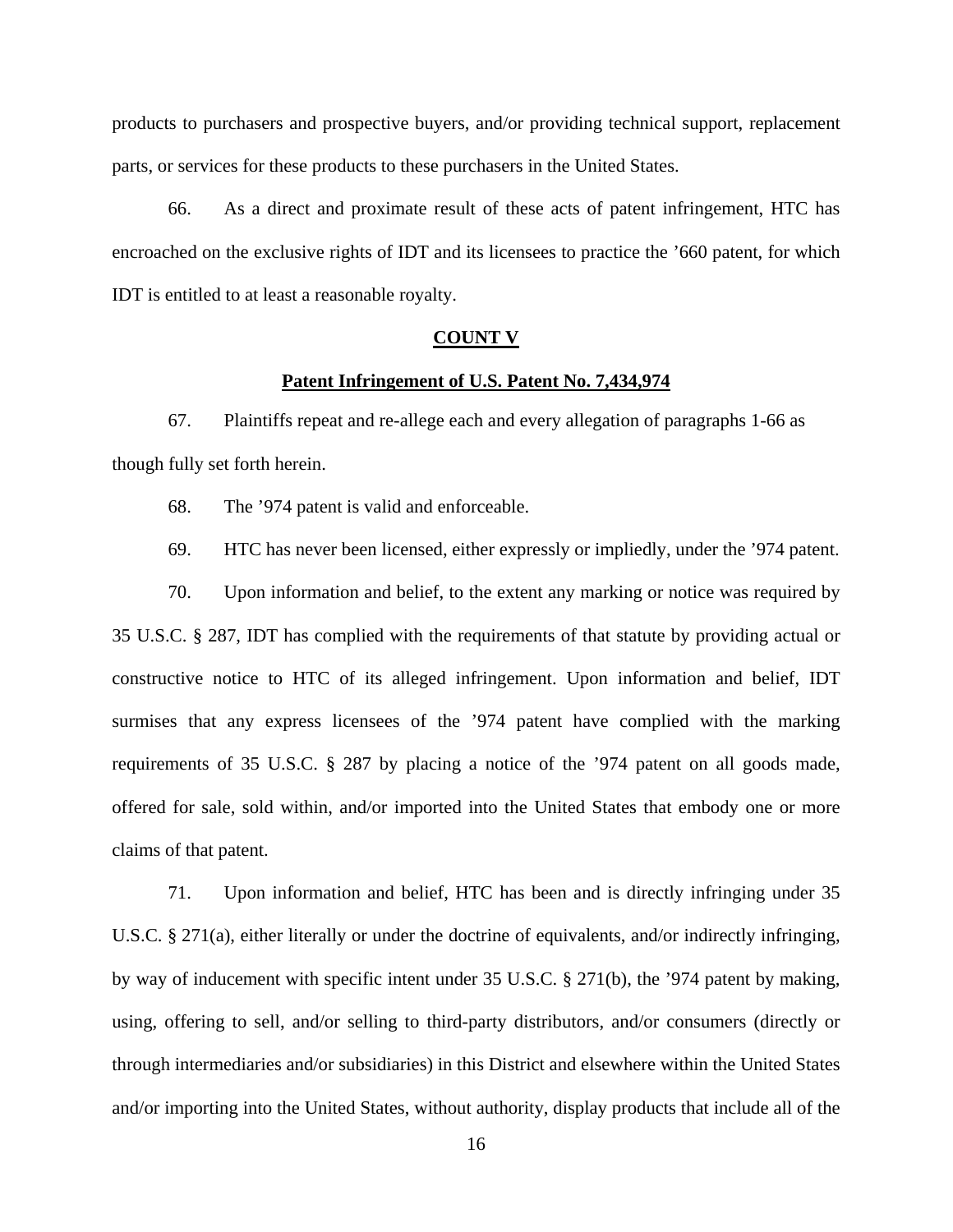limitations of one or more claims of the '974 patent, including but not limited to mobile phones with an LCD, their display components, and/or other products made, used, sold, offered for sale, or imported by HTC that include all of the limitations of one or more claims of the '974 patent.

72. Upon information and belief, distributors and consumers that purchase HTC's display products that include all of the limitations of one or more claims of the '974 patent, including but not limited to mobile phones with an LCD, also directly infringe, either literally or under the doctrine of equivalents, under 35 U.S.C.  $\S 271(a)$ , the '974 patent by using, offering to sell, and/or selling to third-party distributors or consumers (directly or through intermediaries and/or subsidiaries) in this District and elsewhere within the United States and/or importing into the United States, those infringing display products.

73. Upon information and belief, the third-party manufacturers, distributors, and importers that sell display products to HTC that include all of the limitations of one or more claims of the '974 patent, also directly infringe, either literally or under the doctrine of equivalents, under 35 U.S.C. § 271(a), the '974 patent by making, offering to sell, and/or selling (directly or through intermediaries and/or subsidiaries) infringing products in this District and elsewhere within the United States and/or importing infringing products into the United States.

74. Upon information and belief, HTC had knowledge of the '974 patent and its infringing conduct at least since the filing of this lawsuit, when HTC was formally placed on notice of its infringement.

75. Upon information and belief, since at least the above-mentioned date when IDT formally placed HTC on notice of its infringement, HTC has actively induced, under U.S.C. § 271(b), third-party manufacturers, distributors, importers and/or consumers that purchase or sell display products that include all of the limitations of one or more claims of the '974 patent,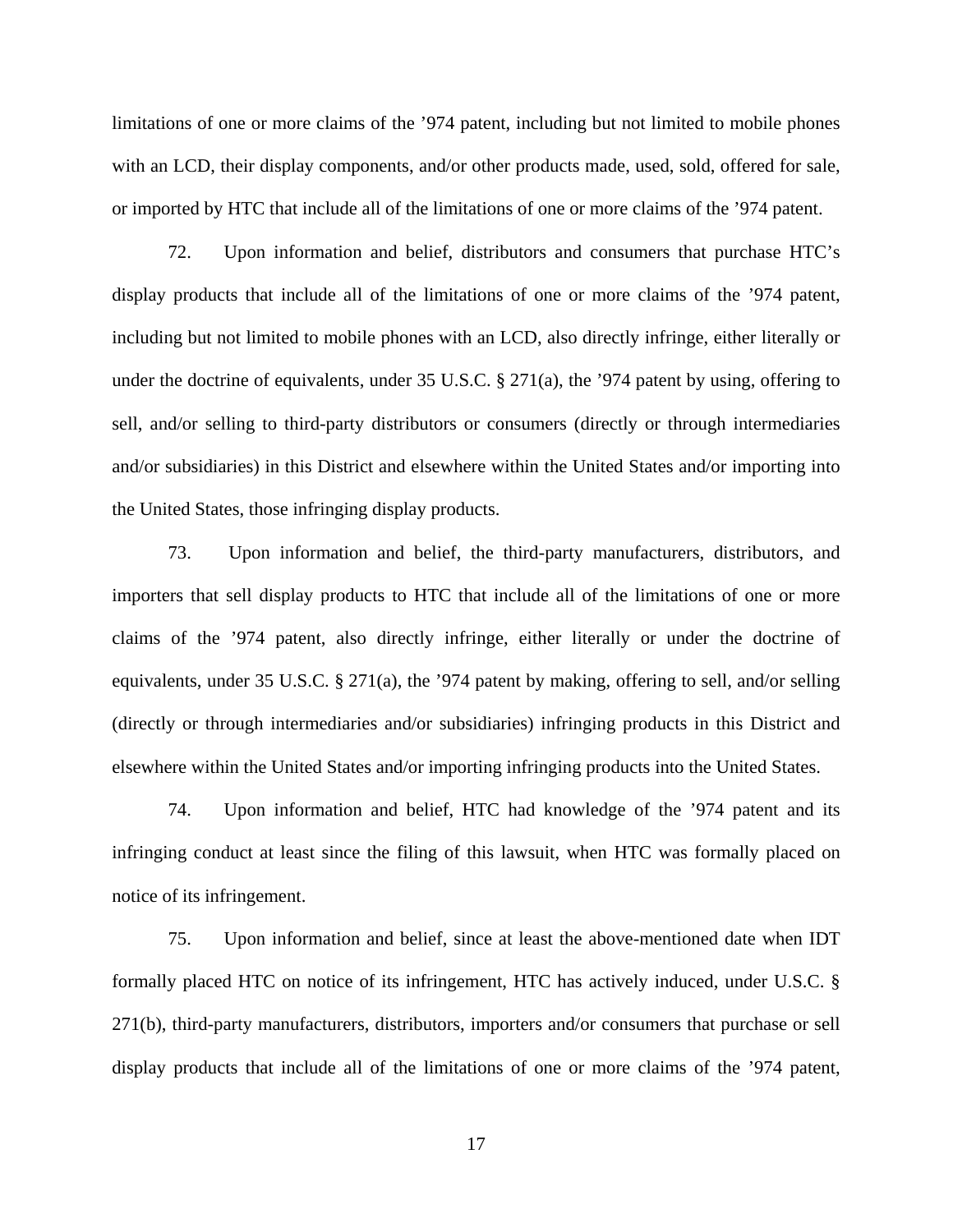including but not limited to mobile phones with an LCD, to directly infringe one or more claims of the '974 patent. Since at least the notice provided on the above-mentioned date, HTC does so with knowledge, or with willful blindness of the fact, that the induced acts constitute infringement of the '974 patent. Upon information and belief, HTC intends to cause, and has taken affirmative steps to induce, infringement by these third-party manufacturers, distributors, importers, and/or consumers by, *inter alia*, creating advertisements that promote the infringing use of display products, creating established distribution channels for these products into and within the United States, purchasing these products, manufacturing these products in conformity with U.S. laws and regulations, distributing or making available instructions or manuals for these products to purchasers and prospective buyers, and/or providing technical support, replacement parts, or services for these products to these purchasers in the United States.

76. As a direct and proximate result of these acts of patent infringement, HTC has encroached on the exclusive rights of IDT and its licensees to practice the '974 patent, for which IDT is entitled to at least a reasonable royalty.

#### **COUNT VI**

#### **Patent Infringement of U.S. Patent No. 7,537,370**

77. Plaintiffs repeat and re-allege each and every allegation of paragraphs 1-76 as though fully set forth herein.

78. The '370 patent is valid and enforceable.

79. HTC has never been licensed, either expressly or impliedly, under the '370 patent.

80. Upon information and belief, to the extent any marking or notice was required by 35 U.S.C. § 287, IDT has complied with the requirements of that statute by providing actual or constructive notice to HTC of its alleged infringement. Upon information and belief, IDT surmises that any express licensees of the '370 patent have complied with the marking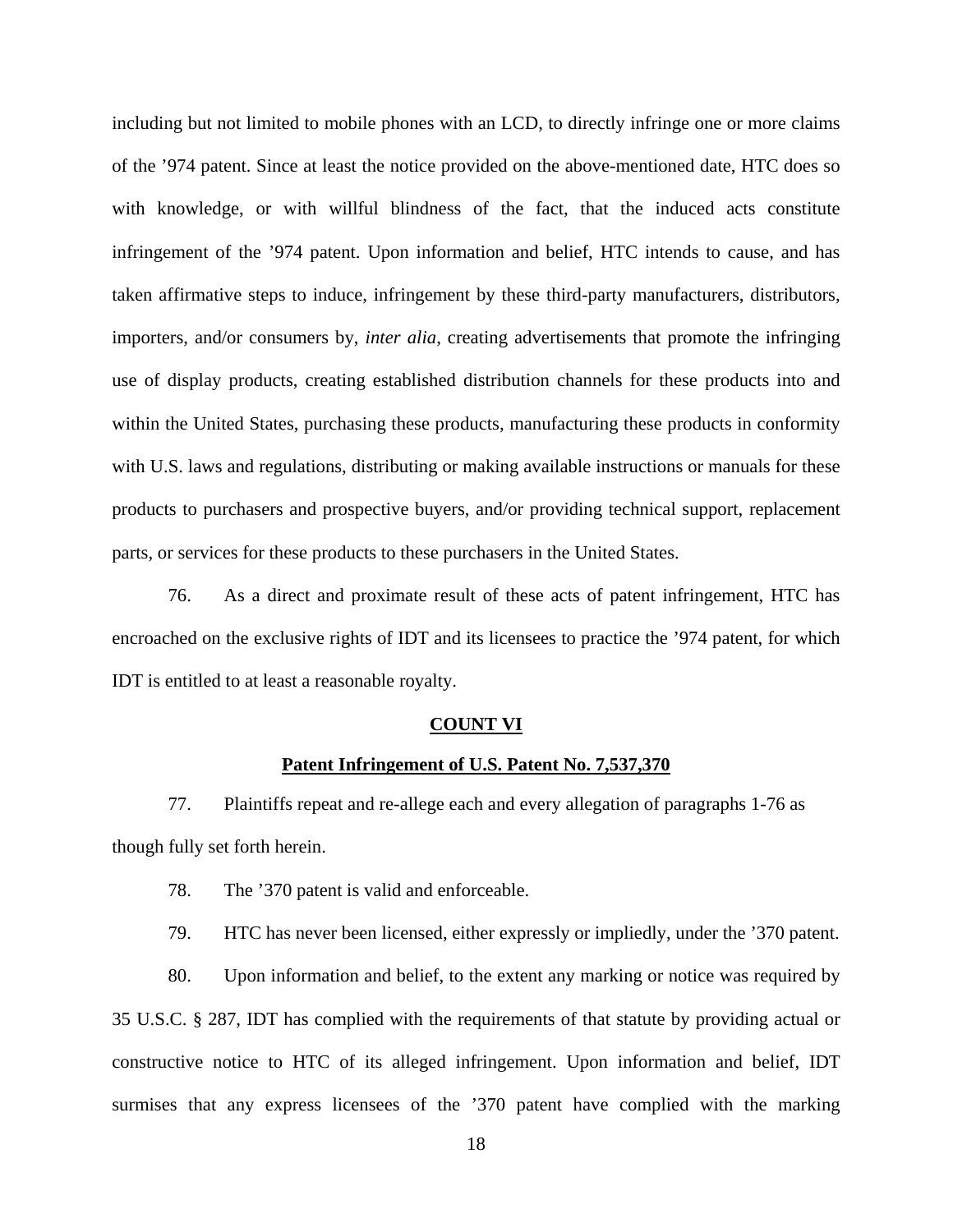requirements of 35 U.S.C. § 287 by placing a notice of the '370 patent on all goods made, offered for sale, sold within, and/or imported into the United States that embody one or more claims of that patent.

81. Upon information and belief, HTC has been and is directly infringing under 35 U.S.C. § 271(a), either literally or under the doctrine of equivalents, and/or indirectly infringing, by way of inducement with specific intent under 35 U.S.C. § 271(b), the '370 patent by making, using, offering to sell, and/or selling to third-party distributors, and/or consumers (directly or through intermediaries and/or subsidiaries) in this District and elsewhere within the United States and/or importing into the United States, without authority, display products that include all of the limitations of one or more claims of the '370 patent, including but not limited to mobile phones with an LCD, their display components, and/or other products made, used, sold, offered for sale, or imported by HTC that include all of the limitations of one or more claims of the '370 patent.

82. Upon information and belief, distributors and consumers that purchase HTC's display products that include all of the limitations of one or more claims of the '370 patent, including but not limited to mobile phones with an LCD, also directly infringe, either literally or under the doctrine of equivalents, under 35 U.S.C. § 271(a), the '370 patent by using, offering to sell, and/or selling to third-party distributors or consumers (directly or through intermediaries and/or subsidiaries) in this District and elsewhere within the United States and/or importing into the United States, those infringing display products.

83. Upon information and belief, the third-party manufacturers, distributors, and importers that sell display products to HTC that include all of the limitations of one or more claims of the '370 patent, also directly infringe, either literally or under the doctrine of equivalents, under 35 U.S.C. § 271(a), the '370 patent by making, offering to sell, and/or selling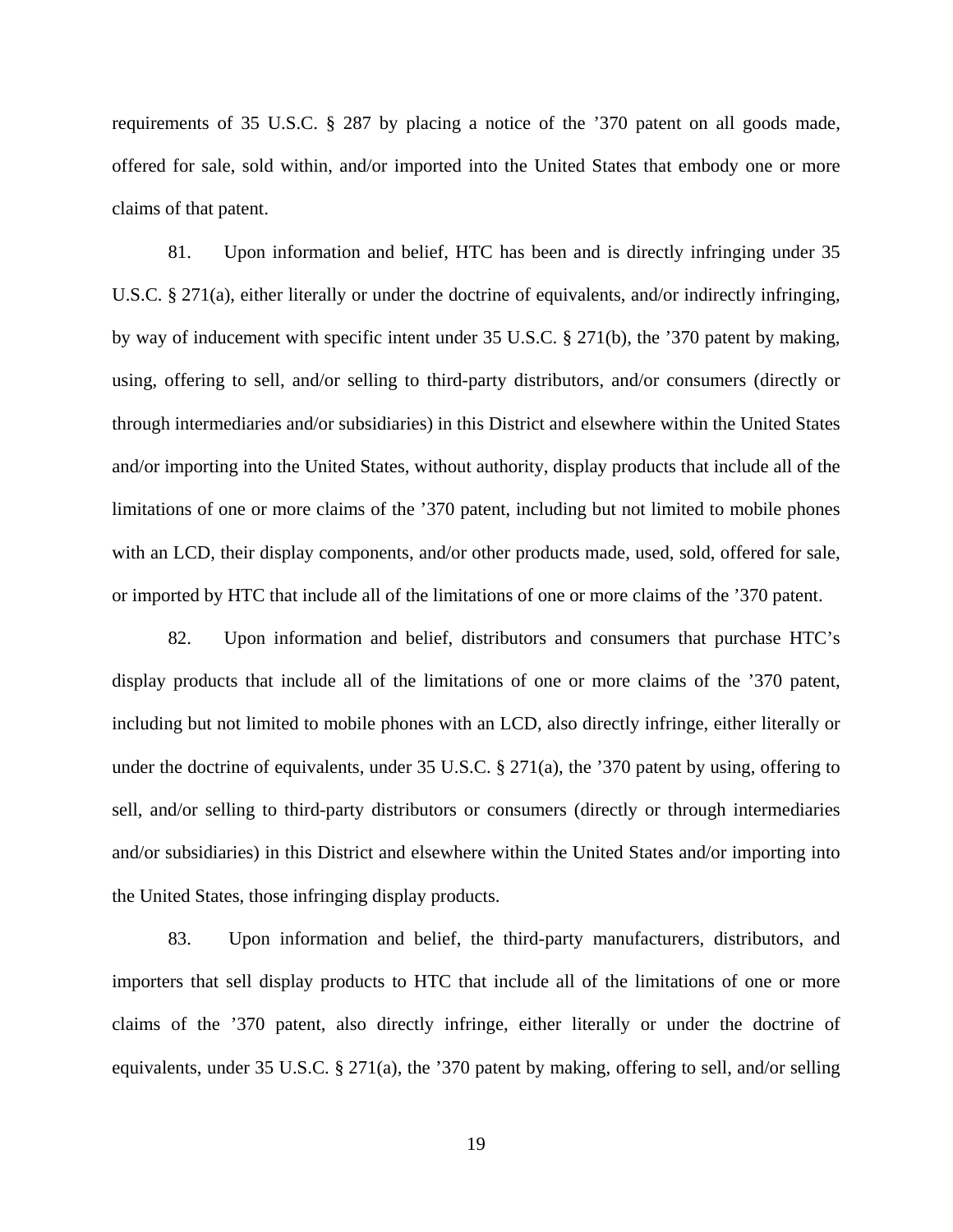(directly or through intermediaries and/or subsidiaries) infringing products in this District and elsewhere within the United States and/or importing infringing products into the United States.

84. Upon information and belief, HTC had knowledge of the '370 patent and its infringing conduct at least since the filing of this lawsuit, when HTC was formally placed on notice of its infringement.

85. Upon information and belief, since at least the above-mentioned date when IDT formally placed HTC on notice of its infringement, HTC has actively induced, under U.S.C. § 271(b), third-party manufacturers, distributors, importers and/or consumers that purchase or sell display products that include all of the limitations of one or more claims of the '370 patent, including but not limited to mobile phones with an LCD, to directly infringe one or more claims of the '370 patent. Since at least the notice provided on the above-mentioned date, HTC does so with knowledge, or with willful blindness of the fact, that the induced acts constitute infringement of the '370 patent. Upon information and belief, HTC intends to cause, and has taken affirmative steps to induce, infringement by these third-party manufacturers, distributors, importers, and/or consumers by, *inter alia*, creating advertisements that promote the infringing use of display products, creating established distribution channels for these products into and within the United States, purchasing these products, manufacturing these products in conformity with U.S. laws and regulations, distributing or making available instructions or manuals for these products to purchasers and prospective buyers, and/or providing technical support, replacement parts, or services for these products to these purchasers in the United States.

86. As a direct and proximate result of these acts of patent infringement, HTC has encroached on the exclusive rights of IDT and its licensees to practice the '370 patent, for which IDT is entitled to at least a reasonable royalty.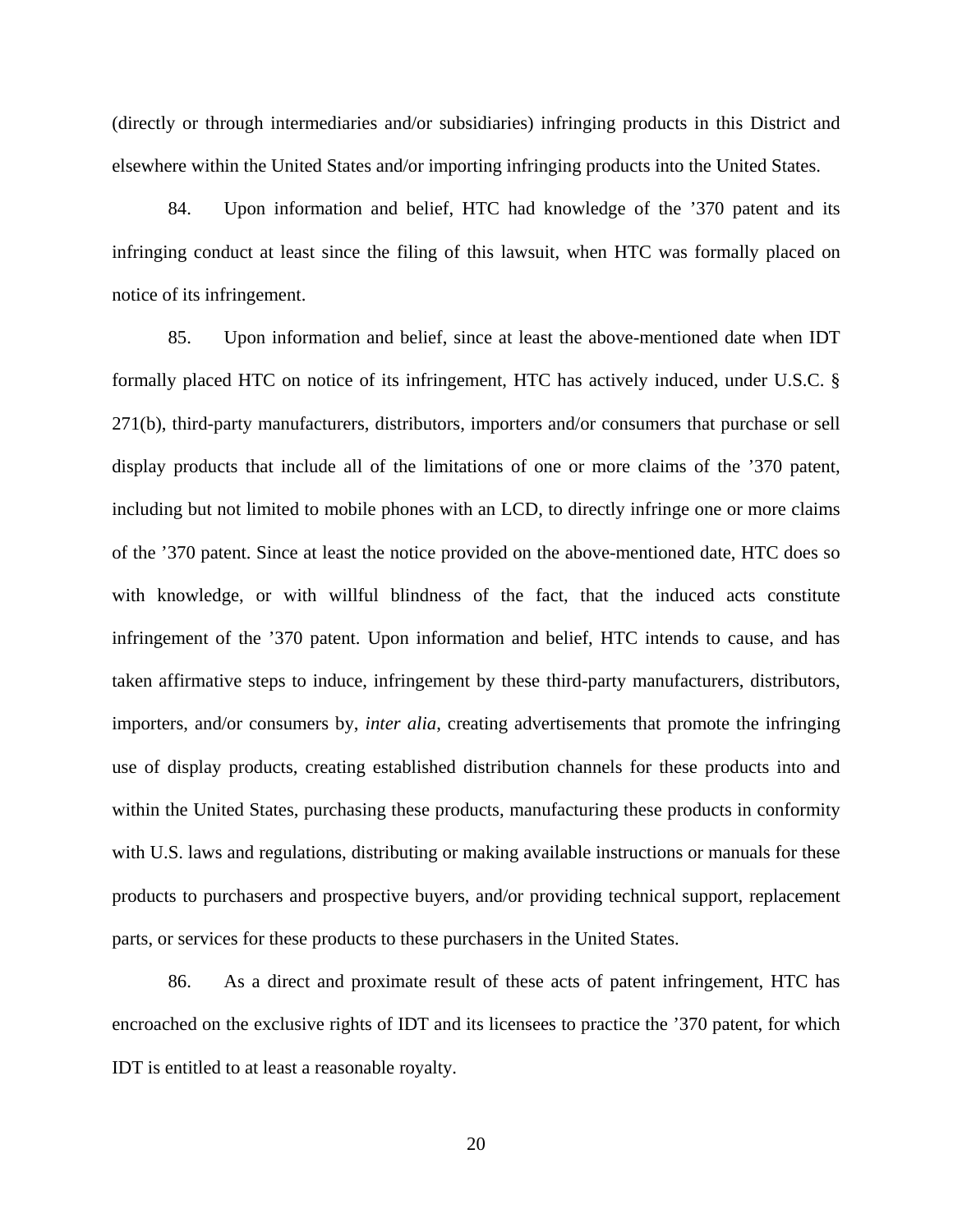## **COUNT VII**

# **Patent Infringement of U.S. Patent No. 7,914,196**

87. Plaintiffs repeat and re-allege each and every allegation of paragraphs 1-86 as though fully set forth herein.

88. The '196 patent is valid and enforceable.

89. HTC has never been licensed, either expressly or impliedly, under the '196 patent.

90. Upon information and belief, to the extent any marking or notice was required by 35 U.S.C. § 287, DDG has complied with the requirements of that statute by providing actual or constructive notice to HTC of its alleged infringement. Upon information and belief, DDG surmises that any express licensees of the '196 patent have complied with the marking requirements of 35 U.S.C. § 287 by placing a notice of the '196 patent on all goods made, offered for sale, sold within, and/or imported into the United States that embody one or more claims of that patent.

91. Upon information and belief, HTC has been and is directly infringing under 35 U.S.C. § 271(a), either literally or under the doctrine of equivalents, and/or indirectly infringing, by way of inducement with specific intent under 35 U.S.C. § 271(b), the '196 patent by making, using, offering to sell, and/or selling to third-party distributors, and/or consumers (directly or through intermediaries and/or subsidiaries) in this District and elsewhere within the United States and/or importing into the United States, without authority, display products that include all of the limitations of one or more claims of the '196 patent, including but not limited to mobile phones with an LCD, their display components, and/or other products made, used, sold, offered for sale, or imported by HTC that include all of the limitations of one or more claims of the '196 patent.

92. Upon information and belief, distributors and consumers that purchase HTC's display products that include all of the limitations of one or more claims of the '196 patent,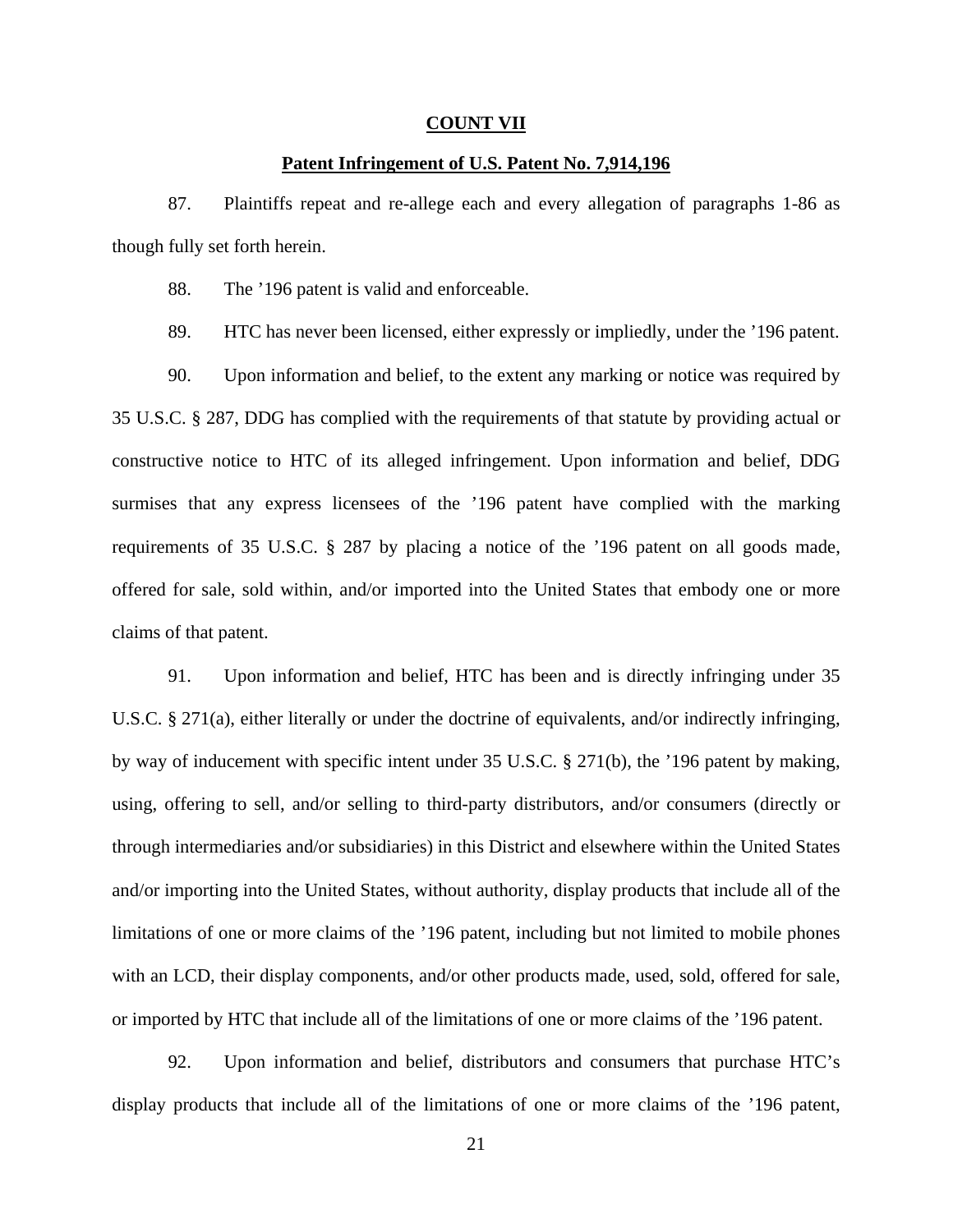including but not limited to mobile phones with an LCD, also directly infringe, either literally or under the doctrine of equivalents, under 35 U.S.C. § 271(a), the '196 patent by using, offering to sell, and/or selling to third-party distributors or consumers (directly or through intermediaries and/or subsidiaries) in this District and elsewhere within the United States and/or importing into the United States, those infringing display products.

93. Upon information and belief, the third-party manufacturers, distributors, and importers that sell display products to HTC that include all of the limitations of one or more claims of the '196 patent, also directly infringe, either literally or under the doctrine of equivalents, under 35 U.S.C. § 271(a), the '196 patent by making, offering to sell, and/or selling (directly or through intermediaries and/or subsidiaries) infringing products in this District and elsewhere within the United States and/or importing infringing products into the United States.

94. Upon information and belief, HTC had knowledge of the '196 patent and its infringing conduct at least since the filing of this lawsuit, when HTC was formally placed on notice of its infringement.

95. Upon information and belief, since at least the above-mentioned date when DDG formally placed HTC on notice of its infringement, HTC has actively induced, under U.S.C. § 271(b), third-party manufacturers, distributors, importers and/or consumers that purchase or sell display products that include all of the limitations of one or more claims of the '196 patent, including but not limited to mobile phones with an LCD, to directly infringe one or more claims of the '196 patent. Since at least the notice provided on the above-mentioned date, HTC does so with knowledge, or with willful blindness of the fact, that the induced acts constitute infringement of the '196 patent. Upon information and belief, HTC intends to cause, and has taken affirmative steps to induce, infringement by these third-party manufacturers, distributors,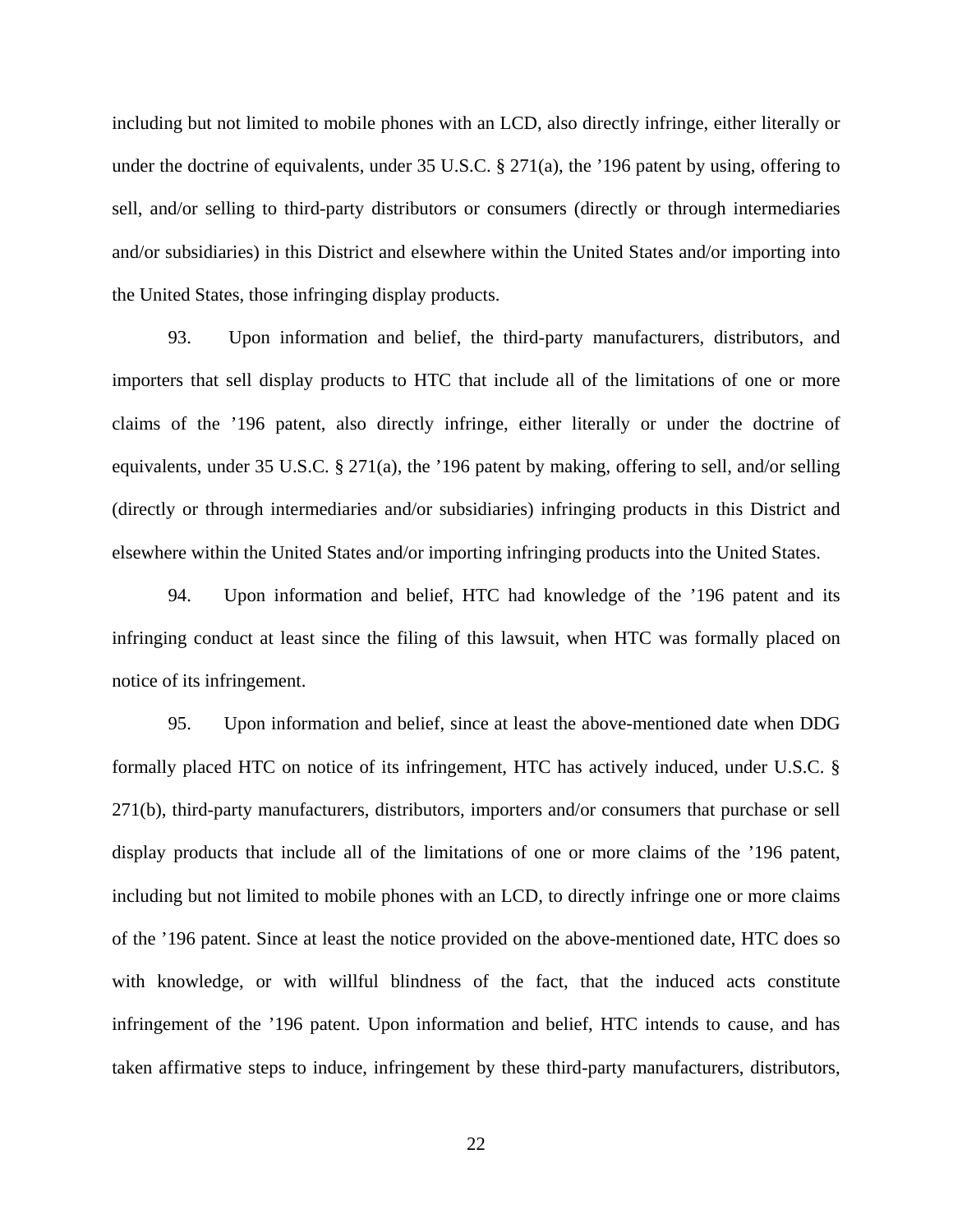importers, and/or consumers by, *inter alia*, creating advertisements that promote the infringing use of display products, creating established distribution channels for these products into and within the United States, purchasing these products, manufacturing these products in conformity with U.S. laws and regulations, distributing or making available instructions or manuals for these products to purchasers and prospective buyers, and/or providing technical support, replacement parts, or services for these products to these purchasers in the United States.

96. As a direct and proximate result of these acts of patent infringement, HTC has encroached on the exclusive rights of DDG and its licensees to practice the '196 patent, for which DDG is entitled to at least a reasonable royalty.

## **COUNT VIII**

## **Patent Infringement of U.S. Patent No. 8,215,816**

97. Plaintiffs repeat and re-allege each and every allegation of paragraphs 1-96 as though fully set forth herein.

98. The '816 patent is valid and enforceable.

99. HTC has never been licensed, either expressly or impliedly, under the '816 patent.

100. Upon information and belief, to the extent any marking or notice was required by 35 U.S.C. § 287, IDT has complied with the requirements of that statute by providing actual or constructive notice to HTC of its alleged infringement. Upon information and belief, IDT surmises that any express licensees of the '816 patent have complied with the marking requirements of 35 U.S.C. § 287 by placing a notice of the '816 patent on all goods made, offered for sale, sold within, and/or imported into the United States that embody one or more claims of that patent.

101. Upon information and belief, HTC has been and is directly infringing under 35 U.S.C. § 271(a), either literally or under the doctrine of equivalents, and/or indirectly infringing,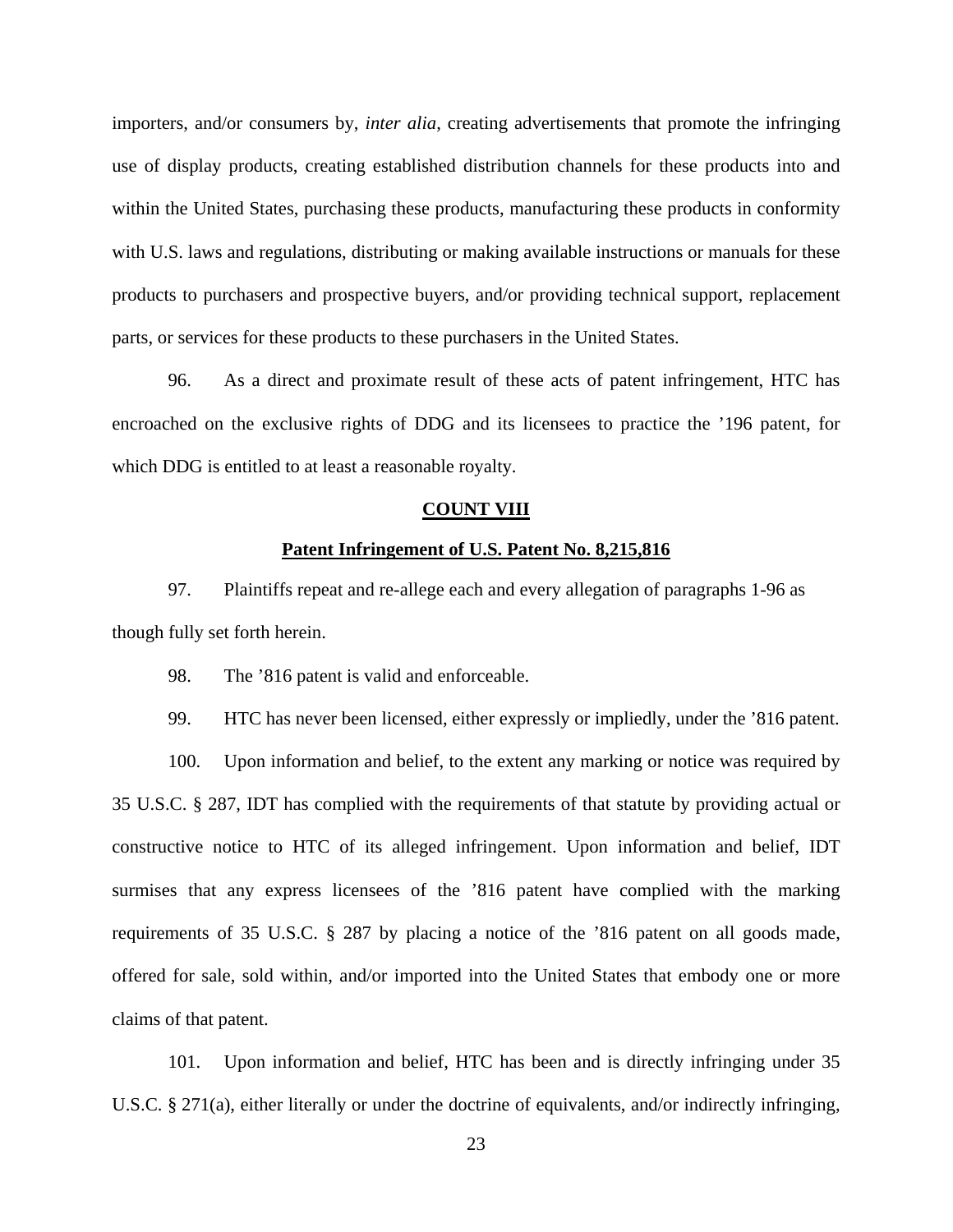by way of inducement with specific intent under 35 U.S.C. § 271(b), the '816 patent by making, using, offering to sell, and/or selling to third-party distributors, and/or consumers (directly or through intermediaries and/or subsidiaries) in this District and elsewhere within the United States and/or importing into the United States, without authority, display products that include all of the limitations of one or more claims of the '816 patent, including but not limited to mobile phones with an LCD, their display components, and/or other products made, used, sold, offered for sale, or imported by HTC that include all of the limitations of one or more claims of the '816 patent.

102. Upon information and belief, distributors and consumers that purchase HTC's display products that include all of the limitations of one or more claims of the '816 patent, including but not limited to mobile phones with an LCD, also directly infringe, either literally or under the doctrine of equivalents, under 35 U.S.C. § 271(a), the '816 patent by using, offering to sell, and/or selling to third-party distributors or consumers (directly or through intermediaries and/or subsidiaries) in this District and elsewhere within the United States and/or importing into the United States, those infringing display products.

103. Upon information and belief, the third-party manufacturers, distributors, and importers that sell display products to HTC that include all of the limitations of one or more claims of the '816 patent, also directly infringe, either literally or under the doctrine of equivalents, under 35 U.S.C. § 271(a), the '816 patent by making, offering to sell, and/or selling (directly or through intermediaries and/or subsidiaries) infringing products in this District and elsewhere within the United States and/or importing infringing products into the United States.

104. Upon information and belief, HTC had knowledge of the '816 patent and its infringing conduct at least since the filing of this lawsuit, when HTC was formally placed on notice of its infringement.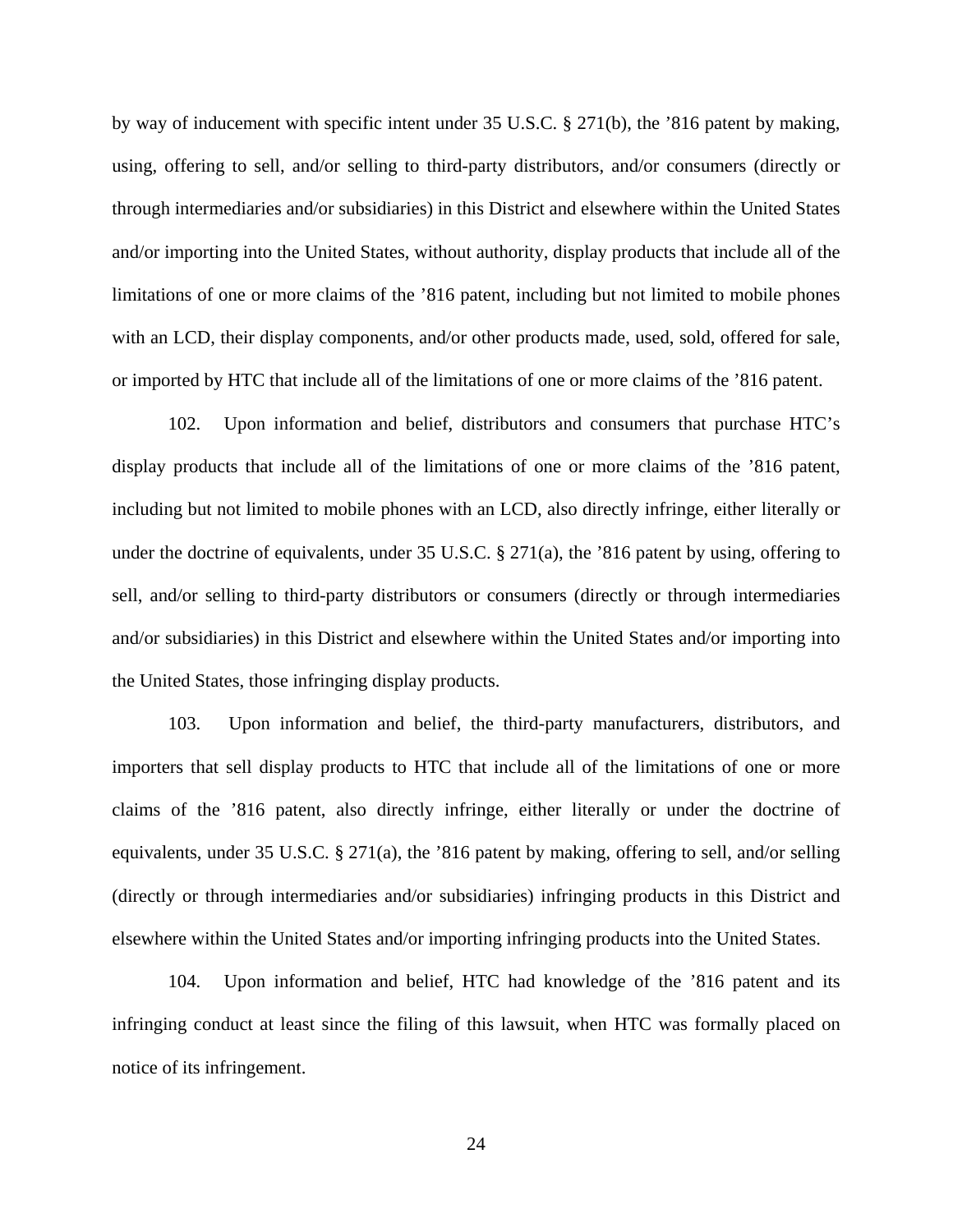105. Upon information and belief, since at least the above-mentioned date when IDT formally placed HTC on notice of its infringement, HTC has actively induced, under U.S.C. § 271(b), third-party manufacturers, distributors, importers and/or consumers that purchase or sell display products that include all of the limitations of one or more claims of the '816 patent, including but not limited to mobile phones with an LCD, to directly infringe one or more claims of the '816 patent. Since at least the notice provided on the above-mentioned date, HTC does so with knowledge, or with willful blindness of the fact, that the induced acts constitute infringement of the '816 patent. Upon information and belief, HTC intends to cause, and has taken affirmative steps to induce, infringement by these third-party manufacturers, distributors, importers, and/or consumers by, *inter alia*, creating advertisements that promote the infringing use of display products, creating established distribution channels for these products into and within the United States, purchasing these products, manufacturing these products in conformity with U.S. laws and regulations, distributing or making available instructions or manuals for these products to purchasers and prospective buyers, and/or providing technical support, replacement parts, or services for these products to these purchasers in the United States.

106. As a direct and proximate result of these acts of patent infringement, HTC has encroached on the exclusive rights of IDT and its licensees to practice the '816 patent, for which IDT is entitled to at least a reasonable royalty.

#### **CONCLUSION**

107. Plaintiffs are entitled to recover from HTC the damages sustained by Plaintiffs as a result of HTC's wrongful acts in an amount subject to proof at trial, which, by law, cannot be less than a reasonable royalty, together with interest and costs as fixed by this Court.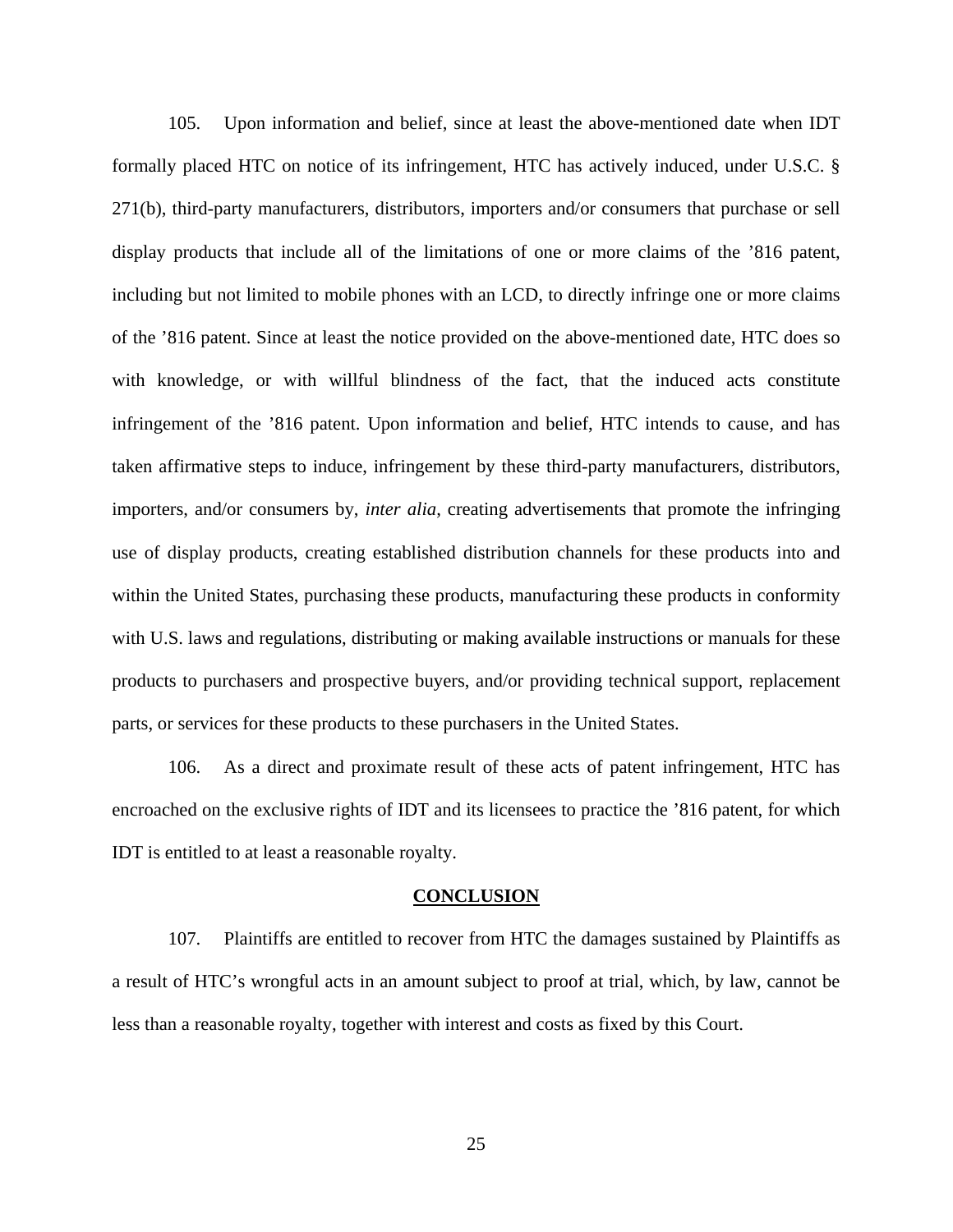108. Plaintiffs have incurred and will incur attorneys' fees, costs, and expenses in the prosecution of this action. The circumstances of this dispute create an exceptional case within the meaning of 35 U.S.C. § 285, and Plaintiffs are entitled to recover their reasonable and necessary attorneys' fees, costs, and expenses.

## **JURY DEMAND**

109. Plaintiffs hereby request a trial by jury pursuant to Rule 38 of the Federal Rules of Civil Procedure.

## **PRAYER FOR RELIEF**

110. Plaintiffs respectfully request that the Court find in its favor and against HTC, and that the Court grant Plaintiffs the following relief:

- A. A judgment that HTC has infringed the patents-in-suit as alleged herein, directly and/or indirectly by way of inducing infringement of such patents;
- B. A judgment for an accounting of all damages sustained by Plaintiffs as a result of the acts of infringement by HTC;
- C. A judgment and order requiring HTC to pay Plaintiffs damages under 35 U.S.C. § 284 and any royalties determined to be appropriate;
- D. A permanent injunction enjoining HTC and its officers, directors, agents, servants, employees, affiliates, divisions, branches, subsidiaries, parents and all others acting in concert or privity with them from direct and/or indirect infringement of the patents-in-suit pursuant to 35 U.S.C. § 283;
- E. A judgment and order requiring HTC to pay Plaintiffs pre-judgment and postjudgment interest on the damages awarded;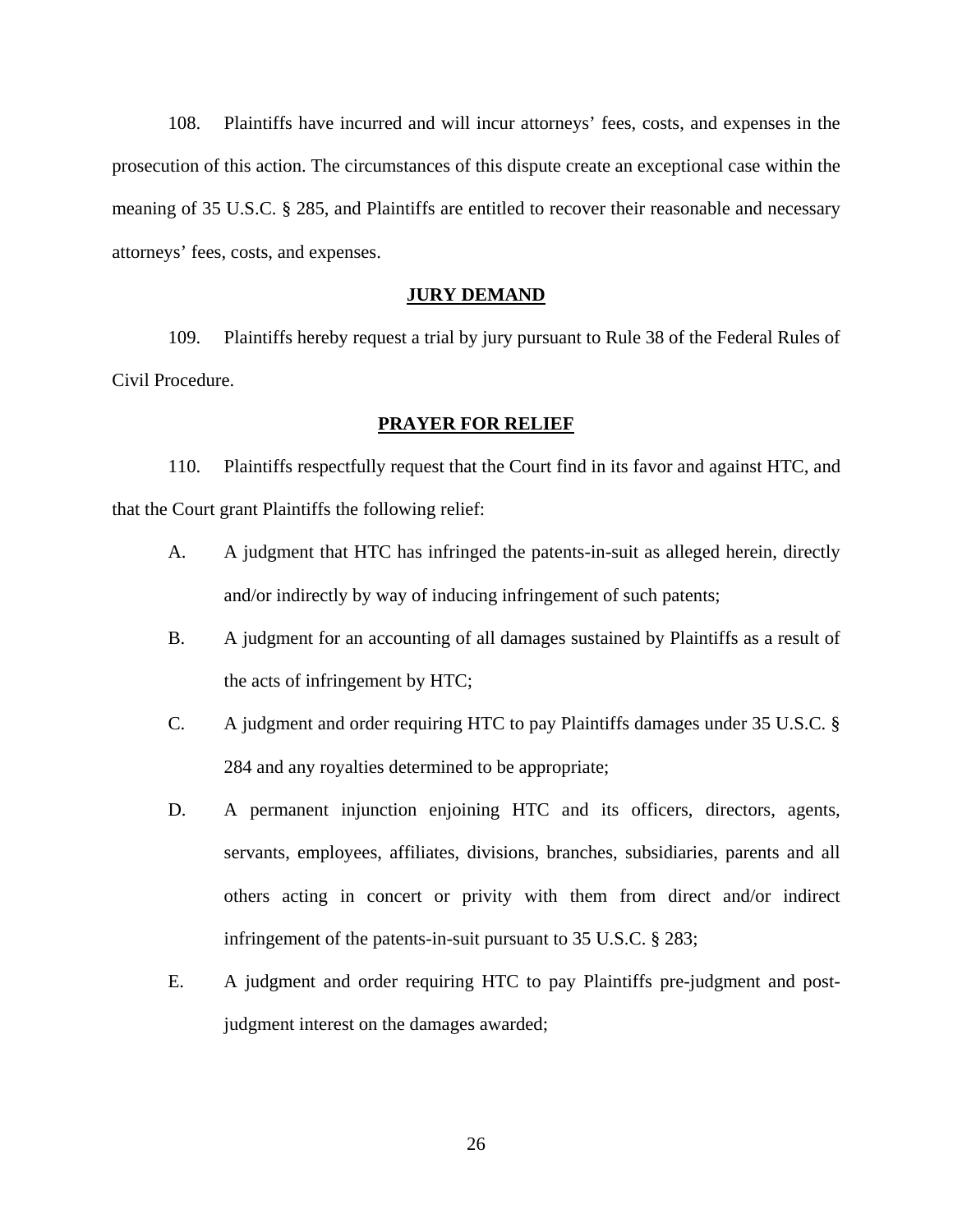- F. A judgment and order finding this to be an exceptional case and requiring HTC to pay the costs of this action (including all disbursements) and attorneys' fees as provided by 35 U.S.C. § 285; and
- G. Such other and further relief as the Court deems just and equitable.